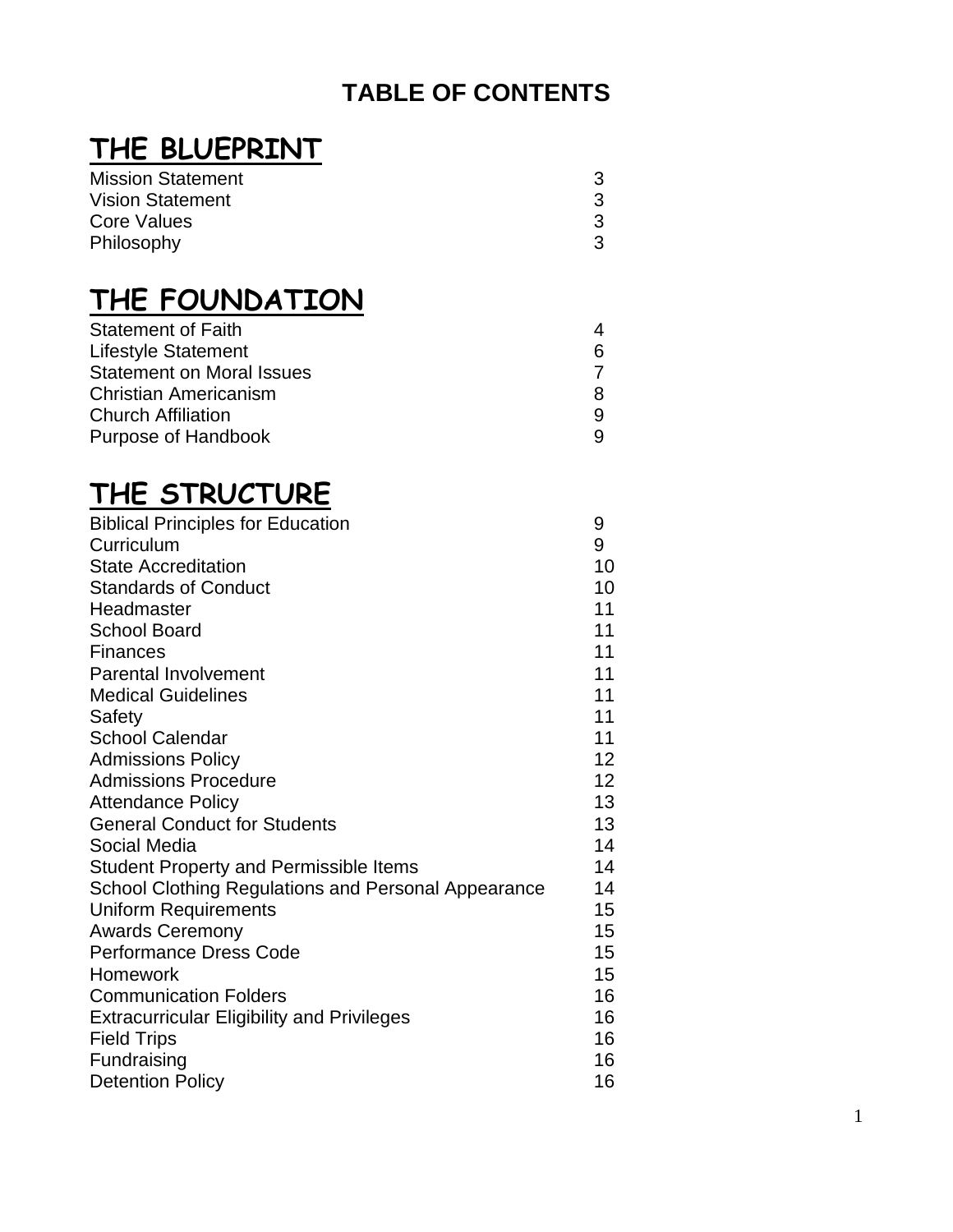| <b>Discipline</b>                                  | 17 |
|----------------------------------------------------|----|
| <b>Disciplinary Probation</b>                      | 18 |
| <b>Disciplinary Procedures for Major Offenses</b>  | 18 |
| <b>Exception to Any Policy</b>                     | 18 |
| <b>Incentive Programs</b>                          | 18 |
| <b>Leadership Conventions</b>                      | 18 |
| <b>Leadership Conventions Budget</b>               | 19 |
| <b>Student Leadership Convention Participation</b> | 19 |
| <b>Learning Center Rules</b>                       | 19 |
| <b>School Supplies</b>                             | 19 |
| <b>Lunch Procedures</b>                            | 20 |
| <b>Physical Education</b>                          | 20 |
| <b>School Pictures</b>                             | 20 |
| <b>School Text</b>                                 | 20 |
| <b>Grading Scale</b>                               | 20 |
| <b>Progress Reports</b>                            | 20 |
| <b>High School Senior Conferences</b>              | 21 |
| Graduation                                         | 21 |
| <b>Graduation Requirements</b>                     | 21 |
| <b>Refund Policy</b>                               | 21 |
| <b>Technology Training</b>                         | 21 |
| <b>Telephone and Cell Phone Use</b>                | 21 |
| Transportation                                     | 21 |
| <b>Visitors</b>                                    | 21 |
| <b>Withdrawal Policy</b>                           | 21 |
| <b>Student Handbook</b>                            | 22 |
| Sample Courses of Study Leading to a Diploma       | 23 |
| <b>Honors Course of Study</b>                      | 23 |
| <b>College Preparatory I</b>                       | 24 |
| <b>College Preparatory II</b>                      | 24 |
| General/Career                                     | 25 |
| Vocational                                         | 25 |



Financial Information 26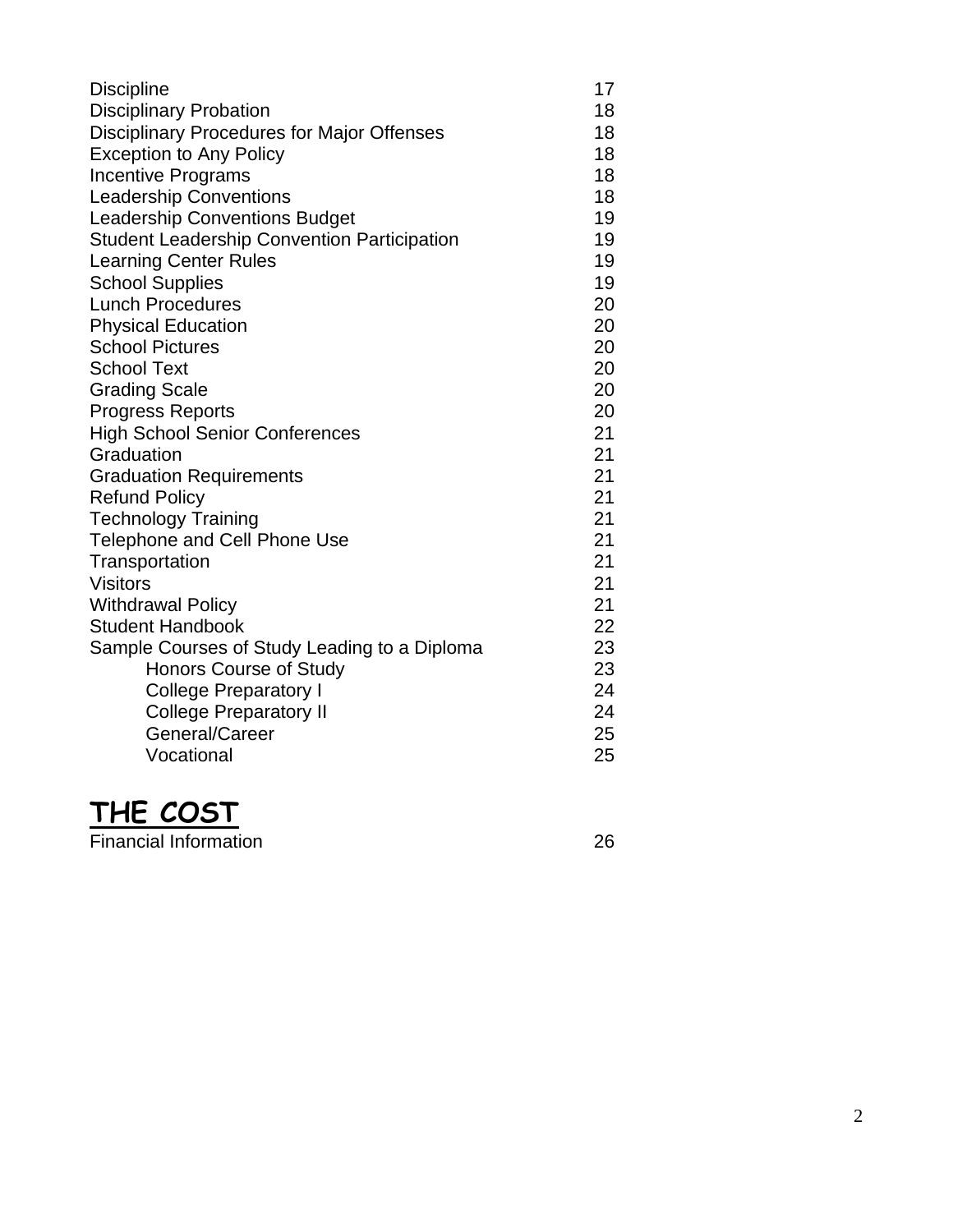# **THE BLUEPRINT**

## MISSION STATEMENT

Heartland Christian School supports parents in their biblical responsibility to train their children. We provide opportunities for young people to realize their God-given potential and to glorify God spiritually, academically, socially, physically, and vocationally.

## VISION STATEMENT

#### **"Developing Christlike leaders who make a difference"**

Heartland Christian School strives to lead students to faith in Jesus Christ and to develop young men and women who adhere to a Christian worldview, prepared to be godly members of home, church, and society.



## CORE VALUES

**MISSION** 

Heartland Christian supports parents in their biblical responsibility to train their children. We provide opportunities for young people to realize their God-given potential and to glorify God spiritually, academically, socially, physically and vocationally.

# PHILOSOPHY

Heartland Christian School stands independent of any local Church. Thus, it is a ministry to help all churches and denominations who desire a Christian worldview and a Bible-based education for their young people. All the administration, faculty, and staff must be born-again Christians who are consciously committed to following Jesus Christ knowing that their lives serve as examples to those whom they teach, and support Heartland Christian School's Statement of Faith.

Recognizing and understanding that the primary responsibility for education rests with parents, Heartland Christian School serves as an extension of the family to partner with parents in this task. As such, the school adheres to Biblical principles of child rearing and discipline. {Deuteronomy 6; Psalm 78:5-6; Ephesians 6:1-4; Proverbs 22:6; Colossians 3:20-21}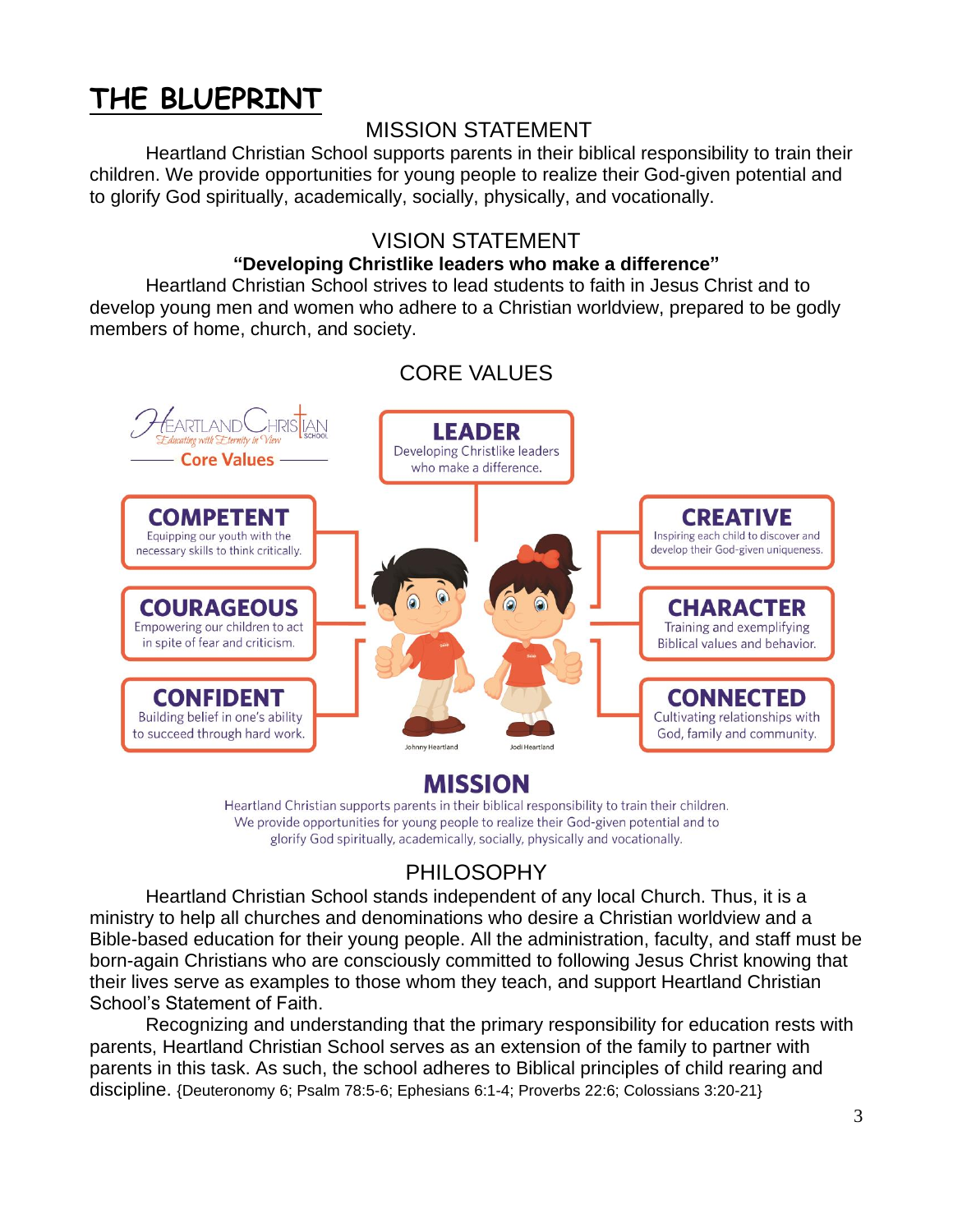The philosophy of Heartland Christian School is founded on the premise that man's ultimate purpose in life is to glorify God. Heartland Christian School exists to help each student reach his full potential by guiding and encouraging him in developing spiritually, morally, personally, socially, and academically. The administration, faculty, and staff recognize that only when students repent of sins, accept Christ as Savior, and yield to His Lordship, can they realize their unique potential. {I Corinthians 6:19-20; 10:31; Luke 2:52; Romans 10:10-13}

Education and learning are Biblical commands; therefore, all instruction at Heartland Christian School is based on the Bible. The specific content grows from the following:

- (1) God's mandate at creation for mankind to have dominion over the earth, requiring learning in the areas of language, mathematics, science, and technology;
- (2) the hostile environment resulting from the fall of man, intensifying his need to understand more deeply all of the curricular areas and the study of God's written Word; and
- (3) the command for Christians to evangelize the lost and to disciple believers, further elevating the need to master all academic subject areas.

{Deuteronomy 4:2-9; 6:6-7; Proverbs 3:1-9; 19:27;Genesis 1:1, 26-28; 3:9-24; Matthew 28:18-20; Acts 5:42} Heartland Christian School seeks to develop young men and women who think

Biblically, embrace a Christian worldview, and are godly members of home, church, and society. {Psalm 24:1}

# **THE FOUNDATION**

#### STATEMENT OF FAITH The Essentials We Believe

#### **1. SCRIPTURE**

We believe that the Bible, composed of the 66 books of the Old and New Testament, is the inspired Word of God, infallible and inerrant. The Bible was given by God through chosen people and thus reflects the backgrounds, styles, and vocabulary of human writers. The Bible is the full and final authority on all matters of faith and practice; there are no other writings similarly inspired by God. The Bible's truth is timeless and speaks to our everyday lives. *Luke 21:33, 24:44; Romans 15:4; Hebrews 4:12; II Timothy 3:15-17; I Peter 1:25; II Peter 1:19-21*

The Bible is the supreme authority in everything it teaches. The final guide to the interpretation of Scripture is Scripture itself. Its authority is not limited to spiritual, religious, or redemptive themes but includes its assertions in such fields as history and science. The account of origins, the global Flood, man's fall into sin, and the intrusion of death as presented in Genesis is historically factual and literal.

#### **2. GOD**

We believe in one God, Creator and Lord of everything, infinitely perfect, all powerful, all knowing and eternally existent as God the Father, God the Son, and God the Holy Spirit (The Godhead). *Isaiah 43:10-11; Matthew 3:16-17, 28:19; John 14:16-17, 16:23-27; II Corinthians 13:14; Galatians 4:4-6*

#### **3. GOD THE FATHER**

We believe that the Father is Creator and Ruler of all. He is compassionate, loving, and just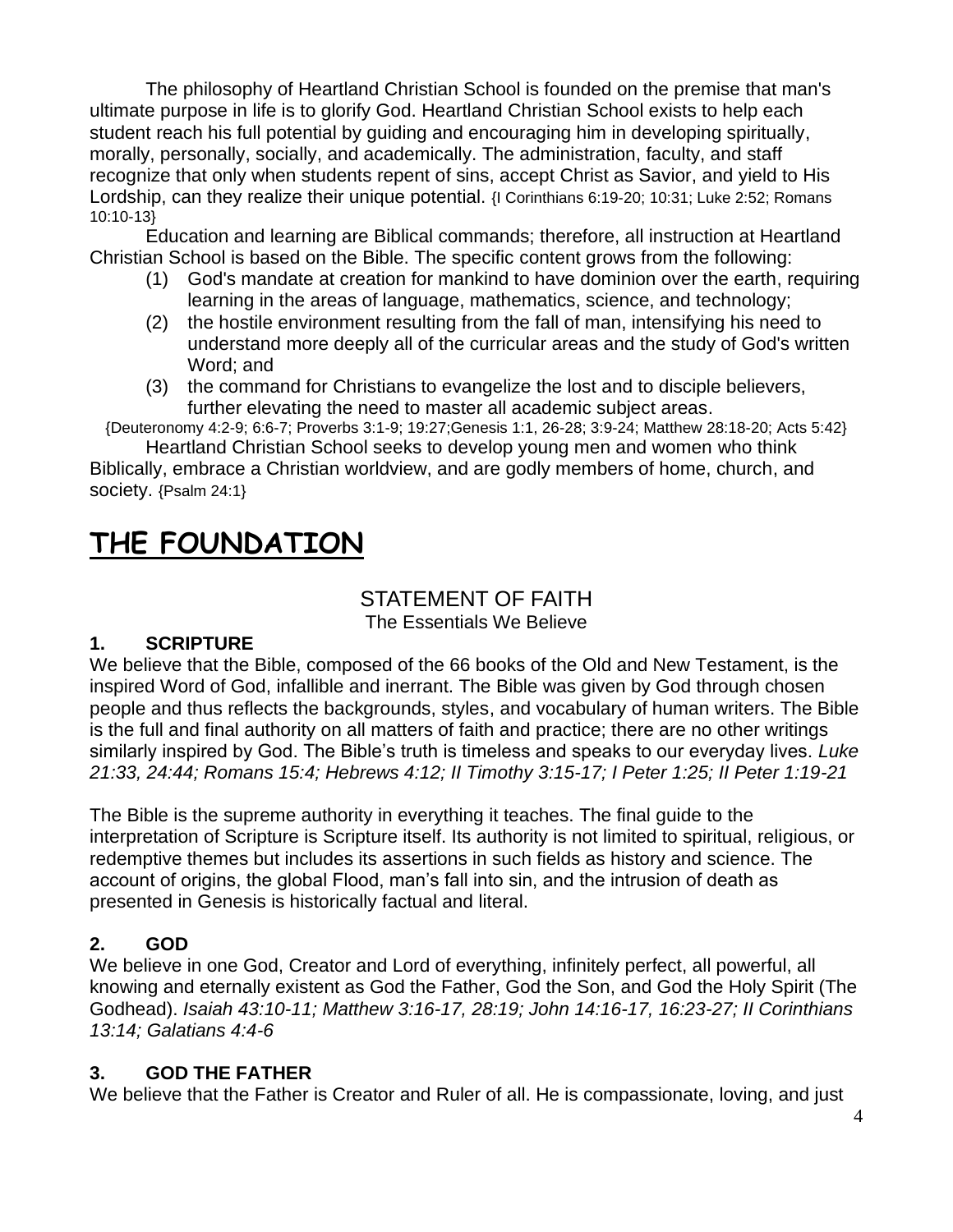toward all people and is faithful to keep His promises. He hears and answers prayer. He calls all people to believe in Him and saves from sin and eternal death each person who comes to Him through His Son, Jesus Christ. *Genesis 1; Matthew 7:7, 12:50; Ephesians 4:6; II Corinthians 6:18; I Timothy 2:4-5; Exodus 34:5-7*

## **4. GOD THE SON**

We believe that Jesus Christ is God in the flesh. He came to earth fully God and fully man through a miraculous conception and virgin birth. He lived a sinless life and voluntarily died on the cross in our place as full payment for the sins of all people. He arose bodily from the dead on the third day to demonstrate His power over sin and death. He ascended into heaven to the right hand of the Father where He is the only One who is able to provide access and reconciliation between God and the people. He will return personally and visibly to earth and those who have believed in Him will be united with God eternally in Heaven. Those who have not believed in Him will be eternally separated from God in hell (and the lake of fire) due to their sin. *Matthew 1:18-23; Luke 24:1-8; John 1:1-5, 1:14, 3:16, 3:18, 11:25, 14:6-7, 14:9-11, 14:16; Acts 1:9-11; Romans 1:3-4, 5:8-11, 6:23; I Corinthians 15:3-6; II Corinthians 5:17-21; Hebrews 4:14-16, 7:24-25; Titus 2:13-14; Revelation 19:20, 20:15*

## **5. GOD THE HOLY SPIRIT**

We believe that the Holy Spirit is the Comforter, Counselor, and Helper sent for believers. We believe in the present ministry of the Holy Spirit who reveals God's truth to the world and indwells believers to empower them for Godly life and service. We believe in the diversity of gifts given by the Spirit for the common good of the church and that they are operating today. *John 14:15-17, 14:25-26, 15:26, 16:5-15; Acts 1:8; I Corinthians 12:4-31*

#### **6. SIN**

We believe every person is disobedient to God's desires and plans in varying degrees. Any disobedience to God, regardless of how large or small, is characterized as "sin." "Sin" literally separates each person from God, which is spiritual death. *Psalms 51:5; Jeremiah 17:9; Romans 3:10-11, 23-24; 5:12, 18-19; 6:23; 14:23; Ephesians 2:1-3; James 4:17; I John 3:4; 5:17*

## **7. SALVATION**

Spiritual death is not God's desire. People can be united with God through a personal relationship with Jesus Christ and Him alone. Jesus died for sinners. As individuals with free will, we have the freedom to respond to the relationship God has initiated with us, or not. Anyone who repents, believes in Jesus' death and resurrection for their personal sins, and desires to have Him as King of their life, is forgiven for every sin. Upon this personal decision, God re-establishes a personal relationship with that person and promises eternal life. Salvation is a gift received by faith alone in Jesus Christ alone. *Romans 3:23-24, 5:12, 5:16, 6:23; Psalms 51:4-5; John 3:16, 14:6; Acts 4:12, 10:43; Ephesians 2:8-9; Colossians 1:13-14; I John 5:11-13*

#### **8. HOLINESS**

Holiness can be defined as Christ-likeness. It is being like Jesus Christ in our thoughts, attitudes, actions, and relationships. God created us to be holy, calls us to be holy, and commands us to be holy. Also, holiness is a requirement for entry into heaven. Any attempt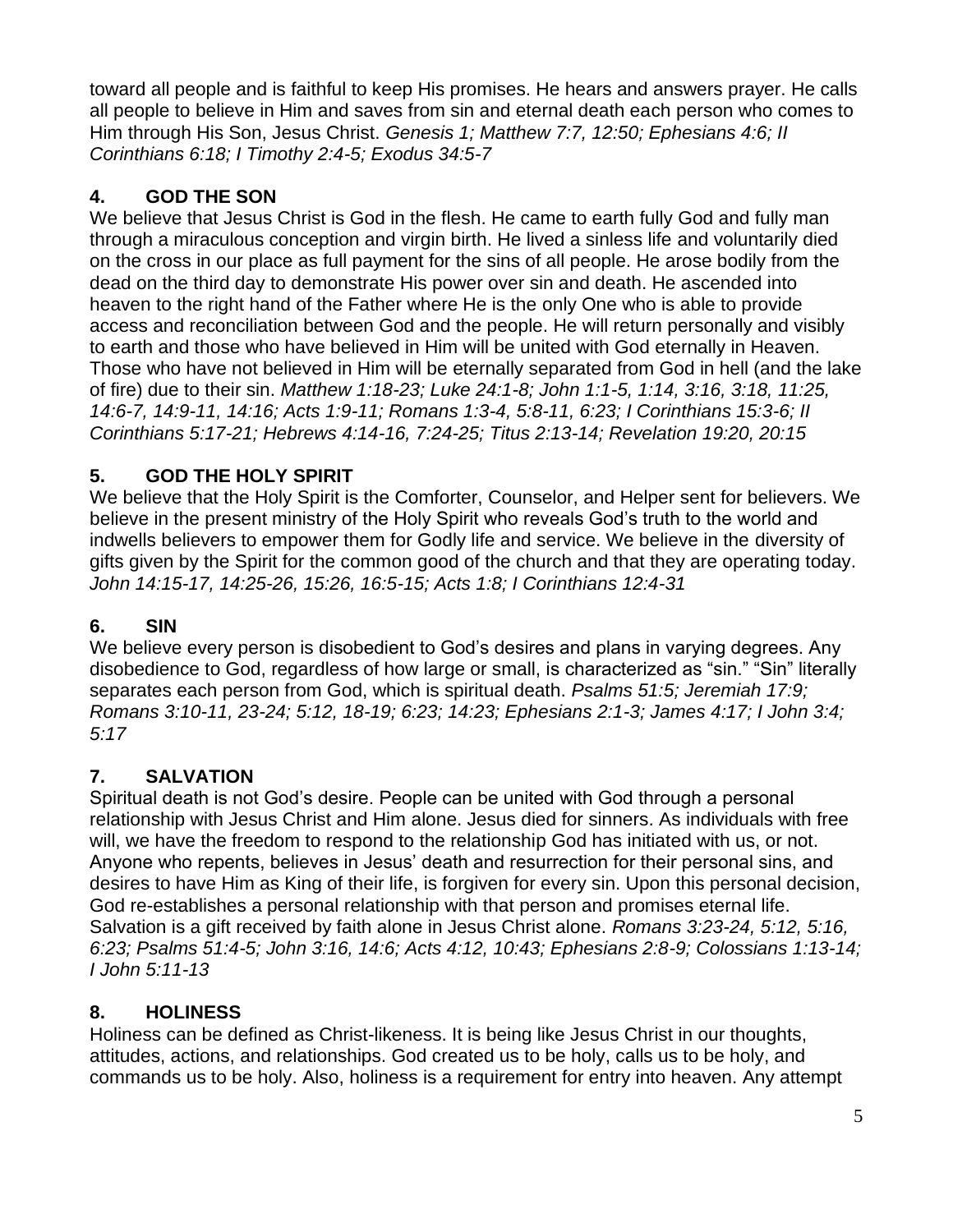to be holy apart from God is completely useless. We are made holy through the cleansing blood of Jesus Christ and the baptism of the Holy Spirit. To live a life of holiness, we must stay connected to the SOURCE of holiness – God Himself; be SEPARATED to God as His possession – I become the property of God; and SHARE in the nature of God – I become like Jesus Christ. *Ephesians 1:4; II Timothy 1:9; I Peter 1:15-16; Hebrews 12:14; Revelation 15:4; Exodus 15:11; Psalm 99:5; Colossians 3:3; Romans 8:1; Exodus 19:5-6; Leviticus 20:26; I Corinthians 6:19-20; I Samuel 21:4; Ezekiel 44:23; I Thessalonians 4:3,7; I Peter 2:20-24; Ephesians 5:1-2; Philippians 2:5-8; John 4:34; 17:4; Hebrews 10:9*

## **9. CHURCH**

We believe the church is composed of all the called-out people, anywhere, who have separated themselves from the world and have a living faith in Christ as their personal Savior. The purpose of the local church is to make disciples, organize them to reach unbelievers with the message of salvation, serve as a corporate body for worship of God, provide fellowship for Christians with each other, develop the gifts and talents of Christians for godly service, and practice baptism and communion. We believe baptism and communion are God's ordinances to be observed by believers in Jesus Christ, but not to be regarded as means of salvation. *II Corinthians 6:17-18; Romans 12:2; James 4:4; I John 5:9; Hebrews 11:6; Romans 10:10; Matthew 28:18-20; Mark 16:15-16; Acts 2:38-41, 2:42-47; Colossians 1:18; Hebrews 10:24-25, 13:17; I Corinthians 11:23-26, 12:12-13*

#### **10. FAITH AND PRACTICE**

Scripture is the final authority in all matters of faith and practice. This school recognizes that it cannot bind the conscience of individuals in areas where Scripture is silent. Rather, each believer is to be led in these areas by the Lord, to whom he or she alone is ultimately responsible. By adhering to God's Word and seeking Him, we can best observe His greatest commandments, which are to love Him and others. *Romans 12:2, 12:14; I Corinthians 8 & 9, 10:23-11:1; Proverbs 3:5-6; Mark 12:29-31; Romans 12:2; Deuteronomy 6:5*

This Statement of Faith does not exhaust the full extent of our beliefs. While we accept and follow the teachings of the Bible as our final authority in all matters (as set forth above), for the purposes of the faith, doctrine, practice, policy, discipline, building use, employment practices, etc., of Heartland Christian School (refers to Heartland Christian Schools, Inc.) **the School Board is our final interpretive authority on the Bible's meaning and application at Heartland Christian School in all matters.**

# LIFESTYLE STATEMENT

The Essentials We Practice

Beliefs are not worth much unless they are translated into actions. Based on what the Bible teaches, we feel very strongly about the following four practices:

## **1. BIBLE AS OUR SOLE AUTHORITY**

*All scripture is given by inspiration of God, and is profitable for doctrine, for reproof, for correction, for instruction in righteousness: That the man of God may be perfect, thoroughly furnished unto all good works*. 2 Timothy 3:16-17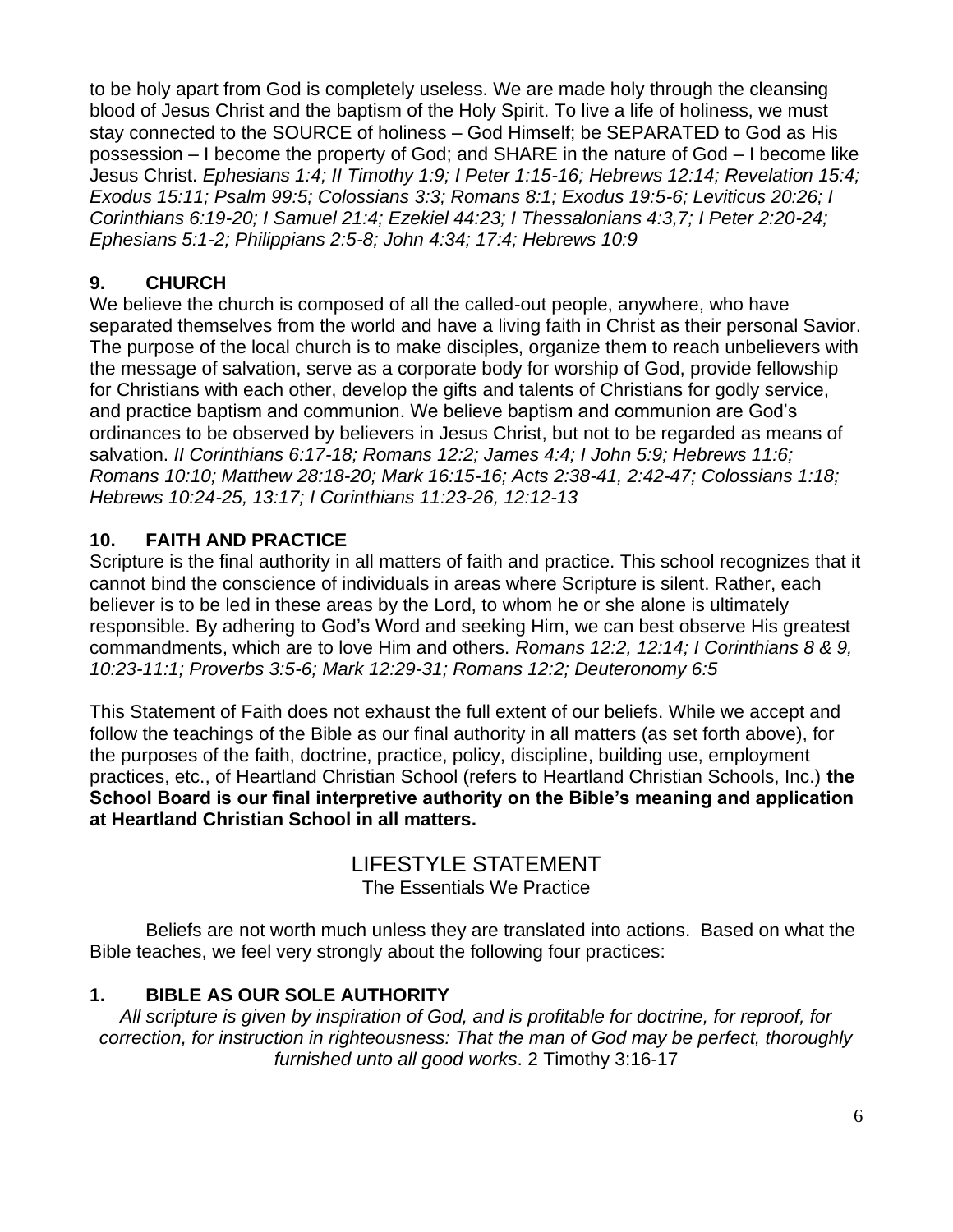Since God's Word is the only completely reliable and truthful authority, we accept the Bible as our manual for living. Our first question when faced with a decision is "What does the Bible say?" We practice daily Bible reading, Bible study, and Bible memorization. The Bible is the basis for all we believe.

#### **2. PRIESTHOOD OF EVERY BELIEVER**

*…Unto him that loved us, and washed us from our sins in his own blood, and hath made us kings and priests unto God and his Father…* Revelation 1:5-6 *But ye are…a royal priesthood…that ye should shew forth the praises of him who hath called you out of darkness into his marvellous light.* 1 Peter 2:9

The Bible teaches that every Christian is called to "full time" Christian service, regardless of his or her vocation. We practice the truth that every believer is a minister by encouraging every member to find a place of service and ministry. Every believer has direct access to God through prayer and Bible reading.

#### **3. SPIRIT-LED LIVING**

(Jesus said), *I am the vine, ye are the branches: He that abideth in me, and I in him, the same bringeth forth much fruit: for without me ye can do nothing.* John 15:5

We believe the only way possible to live the Christian life is by God's power within us. So we seek to practice a daily dependence on God's Spirit to enable us to do what is right. (Phil. 2:13, Eph. 5:18)

#### **4. TELLING OTHERS ABOUT JESUS CHRIST**

*But sanctify the Lord God in your hearts: and be ready always to give an answer to every man that asketh you a reason of the hope that is in you with meekness and fear.* I Peter 3:15

It is the responsibility of every Christian to share the Good News with those with whom God brings us into contact. When skeptical questions are asked, each Christian should be able to give answers concerning the hope they have in Christ. We practice personal sharing about Christ and inviting friends to church.

## STATEMENT ON MORAL ISSUES

Certain sins have become acceptable in our society and are clear violations of Scripture. In the spirit of I Corinthians 6:9-11, we as a school recognize that some believers may have participated in these sins. When a person is born again, God forgives all sin. This is not an exhaustive list. Our purpose is to promote Biblical standards in these areas where society has drifted away from its Biblical roots.

We believe that in order to preserve the function and integrity of Heartland Christian School and to provide a biblical role model to its members and the community, it is imperative that all persons employed by Heartland Christian School in any capacity, or who serve as volunteers, agree to and abide by this Statement on Moral Issues and the entire Official Statement of Doctrinal Beliefs (Matt 5:16; Phil 2:14-16; 1 Thess. 5:22).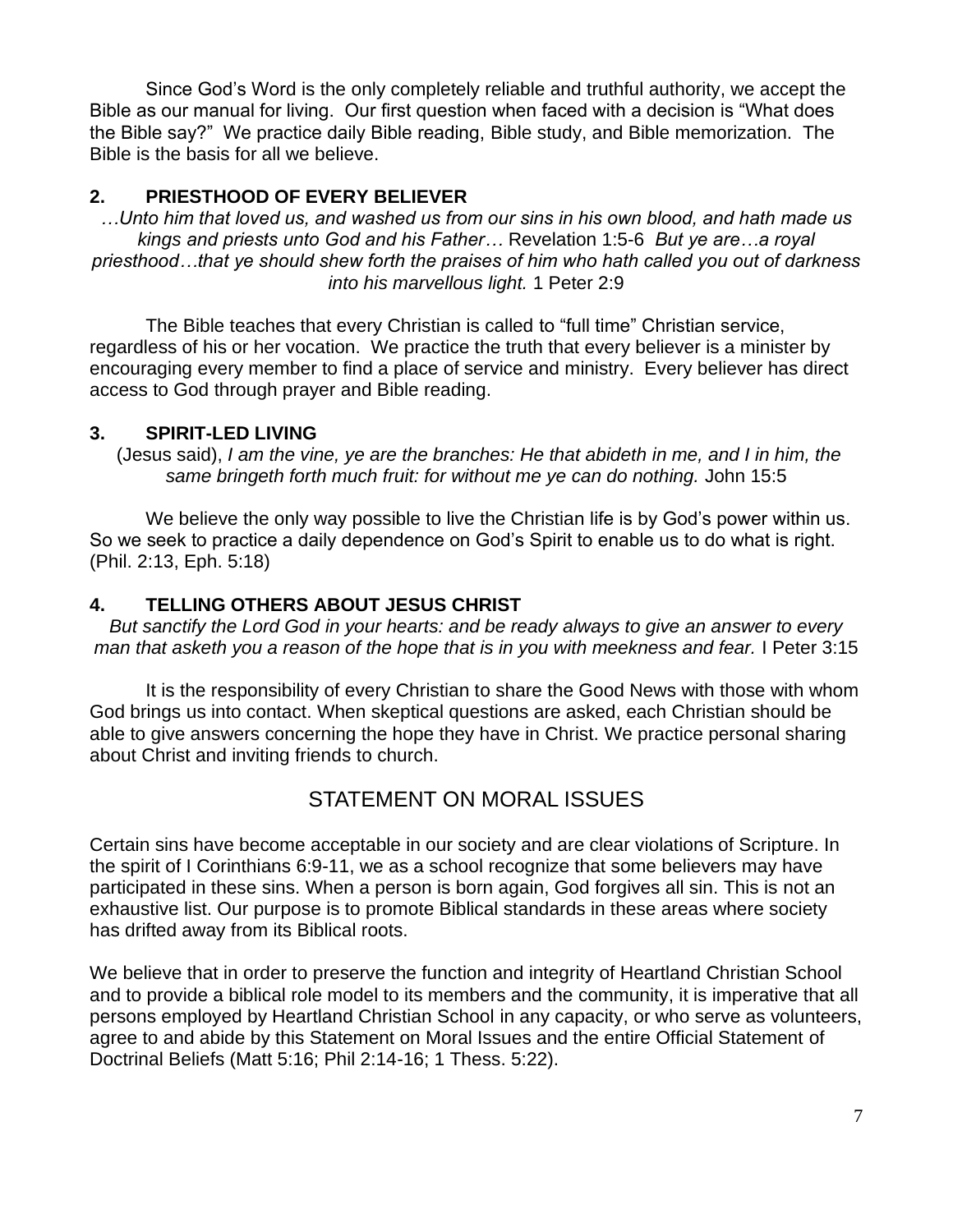We believe that God offers redemption and restoration to all who confess and forsake their sin, seeking His mercy and forgiveness through Jesus Christ (Acts 3:19-21; Rom 10:9-10; 1 Cor. 6:9-11).

We believe that every person must be afforded compassion, love, kindness, respect, and dignity (Mark 12:28-31; Luke 6:31). Hateful and harassing behavior or attitudes directed toward any individual are to be repudiated and are not in accord with Scripture nor the doctrines of Heartland Christian School. However, preaching and teaching God's Truth as revealed in Scripture is not hateful or harassing of any person.

RIGHT TO LIFE. We believe that human life begins at conception and that the unborn child is a living human being. Abortion constitutes the unjustified taking of a human life and is murder (Genesis 9:6; Psalm 139:14-16; Proverbs 6:16; Isaiah 44:24; 49:1; Jeremiah 1:5; Luke 1:35- 44).

MARRIAGE, GENDER AND SEXUALITY. We believe that God has established marriage as a lifelong, exclusive relationship between one man and one woman and that all intimate sexual activity outside the marriage relationship, whether heterosexual, homosexual, or otherwise, is immoral and therefore sin(Gen. 2:18-25; Ex. 20:14, 17, 22:19; Lev. 18:22-23, 20:13, 15-16; Matt. 19:4-6, 9; Rom. 1:18-31; I Cor. 6:9-10, 15-20; I Tim. 1:8-11; Jude 7). We believe that the cohabitation of unrelated persons of the opposite sex in a marriage-like relationship, without the marriage bond, is contrary to the teaching of Scripture. (I Thessalonians 5:19; Hebrews 13:4). We believe that any form of sexual immorality (including adultery, fornication, homosexual behavior, bisexual conduct, polygamy, bestiality, incest, and use of pornography) is sinful and offensive to God (Matt 15:18-20; 1 Cor. 6:9-10). We believe that God created the human race male and female and that all conduct with the intent to adopt a gender other than one's birth gender is immoral and therefore sin (Gen. 1:27; Deut. 22:5). We believe that God wonderfully and immutably creates each person as male or female. These two distinct, complementary genders together reflect the image and nature of God (Gen 1:26-27). Rejection of one's biological sex is a rejection of the image of God within that person.

DIVORCE AND REMARRIAGE. We believe that God hates divorce and intends marriage to last until one spouse dies. We believe that the New Testament allows for divorce and remarriage on grounds of fornication or desertion. (Malachi 2:14-17; Matthew 5:31-32; 19:3- 10; Romans 7:1-3; I Corinthians 7:15; I Timothy 5:8).

ABUSE OF ADDICTIVE SUBSTANCES AND BEHAVIORS. We believe that participation in addictive behaviors and the abuse of addictive substances is not only destructive but also hinders our ability to be controlled by the Holy Spirit (I Corinthians 6:19-20; Ephesians 5:17).

#### CHRISTIAN AMERICANISM

Christian Americanism places emphasis upon the greatness of America's heritage and the sacrifices of her heroes. America's Constitution guarantees liberties to educate in order to preserve freedom. We unashamedly teach the Biblical doctrines of self-discipline, respect for those in authority, obedience to law, and love for God, flag, and country. Daily, staff leads the students in the following: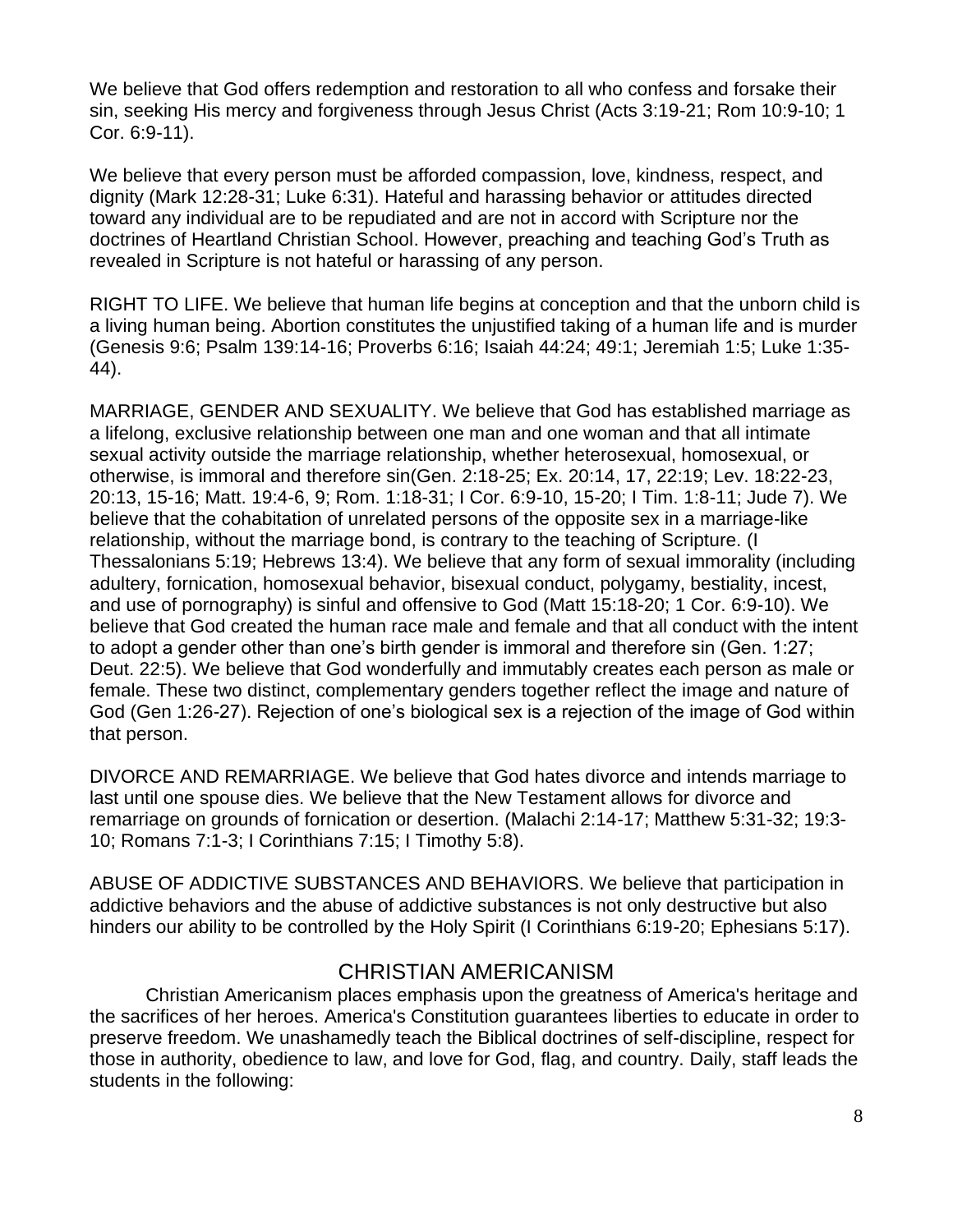Pledge of Allegiance to the American Flag

*I pledge allegiance to the flag of the United States of America, and to the Republic for which it stands, one nation under God, indivisible, with liberty and justice for all.*

#### Pledge of Allegiance to the Christian Flag

*I* pledge allegiance to the Christian flag, and to the Savior for Whose kingdom it *stands, one Savior, crucified, risen, and coming again, with life and liberty for all who believe.*

#### Pledge of Allegiance to the Bible

*I* pledge allegiance to the Bible, God's Holy Word. I will make it a lamp unto my feet, *and a light unto my path. I will hide its words in my heart that I might not sin against God.*

## CHURCH AFFILIATION

Students and parents are encouraged to belong to and attend regularly a Biblebelieving church. Heartland Christian School stands independent of any local church. Thus, it is a ministry to help all churches and denominations who desire a Bible-based education and a Christian worldview for their young people.

## PURPOSE OF HANDBOOK

The purpose of this handbook is to acquaint parents and students with the philosophy, policies, and various procedures of Heartland Christian School. Since it is not the purpose of the administration to make blanket rules in every area, **we reserve the privilege of interpreting the rules, and changing or adding to them, if necessary, in order to maintain the mission and vision of the school.** The administration, faculty, and staff will always stand ready to cooperate with and help the students and parents of the school in every way possible. The administration will be happy to explain any portion of the handbook.

# **THE STRUCTURE**

## BIBLICAL PRINCIPLES FOR EDUCATION

The objective of Heartland Christian School is to give each student a Christian worldview and to educate them with eternity in view. Proverbs 22:6 admonishes adults to **train up a child in the way he should go**. Heartland Christian School is partnering with parents in training young people. The school staff works closely with parents to accomplish this task.

Attendance here is a privilege and not a right. Our goal is to train youth in the highest principles of moral character, self-discipline, individual responsibility, personal integrity, and good citizenship. Heartland Christian School stands without apology for high standards of morality and wisdom.

## **CURRICULUM**

This school uses the Accelerated Christian Education curriculum which has been proven to be effective in teaching all the basic academic disciplines as well as instilling Godly character into the lives of students. The curriculum is built upon these seven key foundational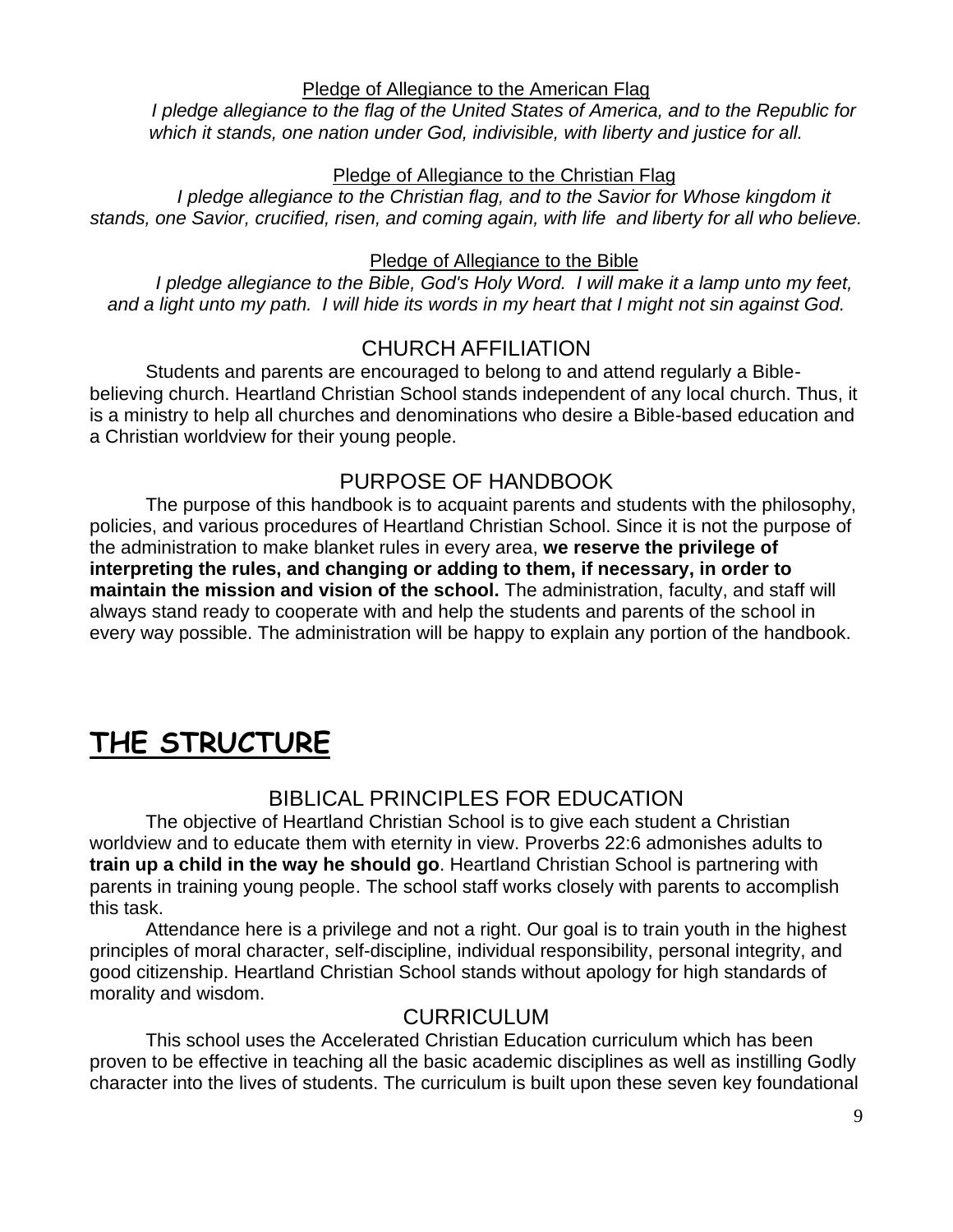concepts:

- 1. Integration of Biblical Principles (Scripture memory, wisdom principles)
- 2. Godly Character Training
- 3. Mastery-Based Learning
- 4. Built-In Reinforced System of Learning
- 5. Individualized Learning
- 6. Development of Critical Thinking Skills
- 7. Socialization

#### STATE ACCREDITATION

Accreditation by a state government agency is an administrative mechanism designed as an attempt to attain uniform education for all children in government schools. It was established as a governmental means for causing local public school districts to meet what the state educational agencies determined to be the minimum academic and facility standards for all schools. Accreditation teams, therefore, investigate and approve or disapprove facilities and curriculum in educational institutions according to the criteria developed by secular educational administrators who may not be Christians.

Currently, Heartland Christian School is fully accredited through the AACS. However, if accreditation requires us to violate our mission, core values, and Christian worldview, we will choose to forfeit accreditation.

Accreditation of a private Christian school is not necessary for a graduate of that school to enroll in a college or university. Registrars of such institutions are interested in academic merits of individual students, not merely in the name of their school of graduation. They evaluate each applicant's academic aptitude through nationally standardized tests, such as the SAT or ACT. Please inquire about a partial list of colleges and universities, which have accepted students on an individual basis, who have completed their high school education using the A.C.E. curriculum.

#### STANDARDS OF CONDUCT

Students of Heartland Christian School are expected to refrain from talking about or engaging in cheating, swearing, smoking, gambling, body piercing, tattooing, public dancing, drinking alcoholic beverages, and using narcotics on or off the school property. Students who participate in and discuss such activities are subject to suspension and dismissal. Students are expected to act in an orderly and respectful manner, maintaining Biblical standards of social courtesy, cheerfulness, kindness, moral behavior, acceptable language, and honesty both on and off the school property. Students must agree to strive toward unquestionable character in dress, conduct, and attitude. Students who do not abide by these guidelines are subject to suspension and dismissal.

It is suggested that **parents pay close attention and monitor the amount of "screen life" and genres of music they allow to influence their children**. These can have a negative effect, both academically and spiritually.

Any student observing questionable activities or overhearing conversations which are contrary to the policies of this school should immediately discuss the matter with a teacher. This is not tattling. It has been said, "…All it takes for evil to triumph is for good men to do nothing."

"*To him that knoweth to do good, and doeth it not, to him it is sin*" (James 4:17).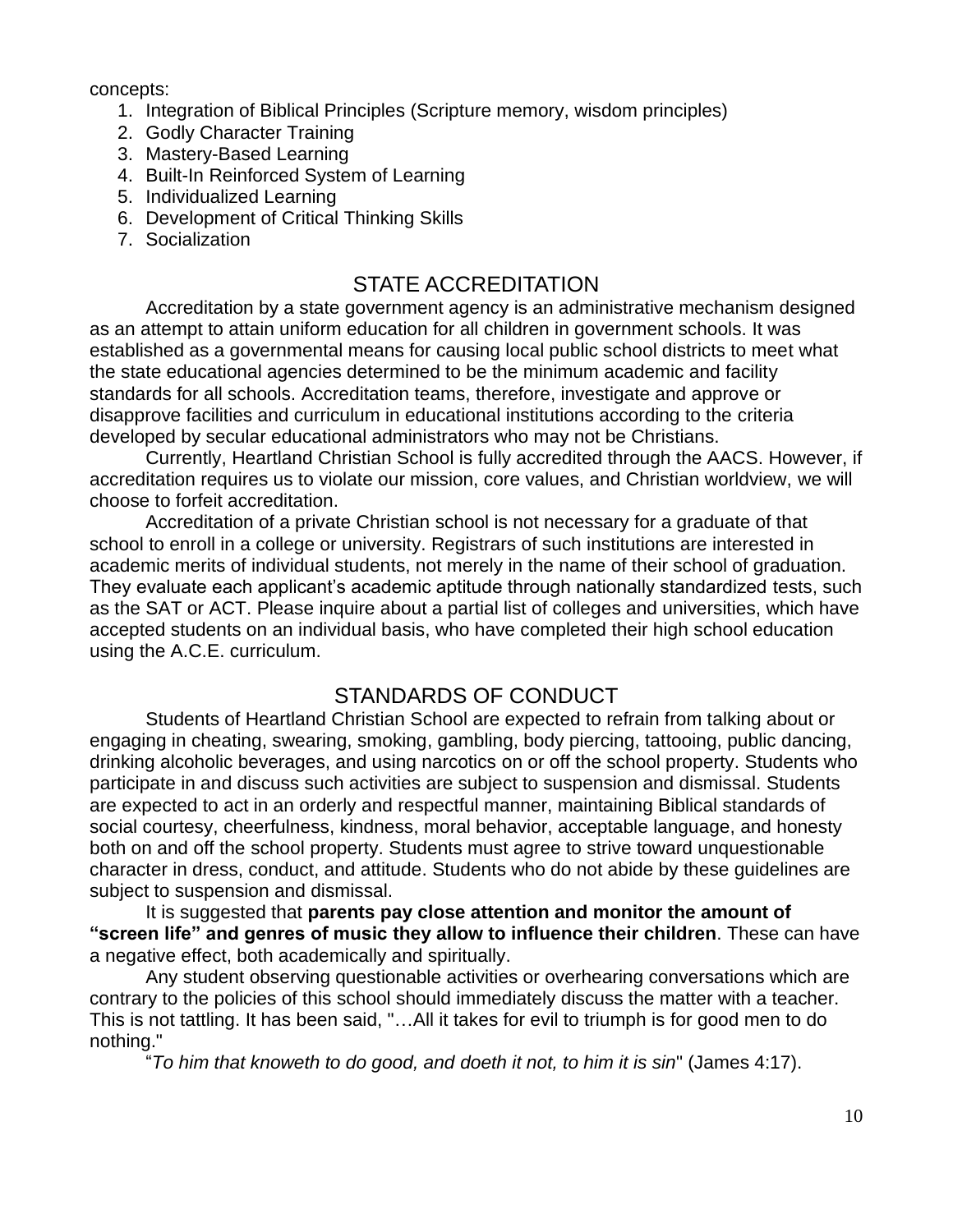#### HEADMASTER

The Headmaster has the principle decision-making authority. However, in all matters of finance, the school board is the authority. The Headmaster is directly responsible to the school board.

#### SCHOOL BOARD

The school board is the governing body in authority over the school. Parents of school children do not have the right to speak or present evidence to the school board in the event of a dispute.

#### **FINANCES**

School finances are used as approved by the School Board.

#### PARENTAL INVOLVEMENT

Parent orientation, meetings, and conferences promote a good understanding between parents or guardians and the faculty/administration of this school. Every parent is required to participate in these informative and helpful programs.

#### MEDICAL GUIDELINES

The administration and faculty members will not be allowed to administer any medicines without parent authorization in writing.

#### **SAFETY**

All vehicles are to be driven with care and caution while in the Heartland Christian School parking lot. Please maintain a speed of 5 mph or less. Check in every direction before putting car into motion.

## SCHOOL YEAR CALENDAR

School calendar is located on our website. [www.HeartlandChristianEducation.com](http://www.heartlandchristianeducation.com/)

#### **School Hours**

School hours are 8:30am through 3:30pm Monday – Thursday, and 8:30am through 2:30pm on Friday. Younger grades (K-4<sup>th</sup>) have the privilege, with parents/guardians consent, to do the entire week's work on Monday – Thursday, and earn a field day each Friday. Students may be dropped off no earlier than 8:00am, and must be picked up no later than 4:00pm. If students remain later than 4:00pm, a fee will be charged.

#### **School Closings**

In the event of inclement weather, the closing or delay of school will be sent out in a text to all parents/guardians and students who have signed up to receive it.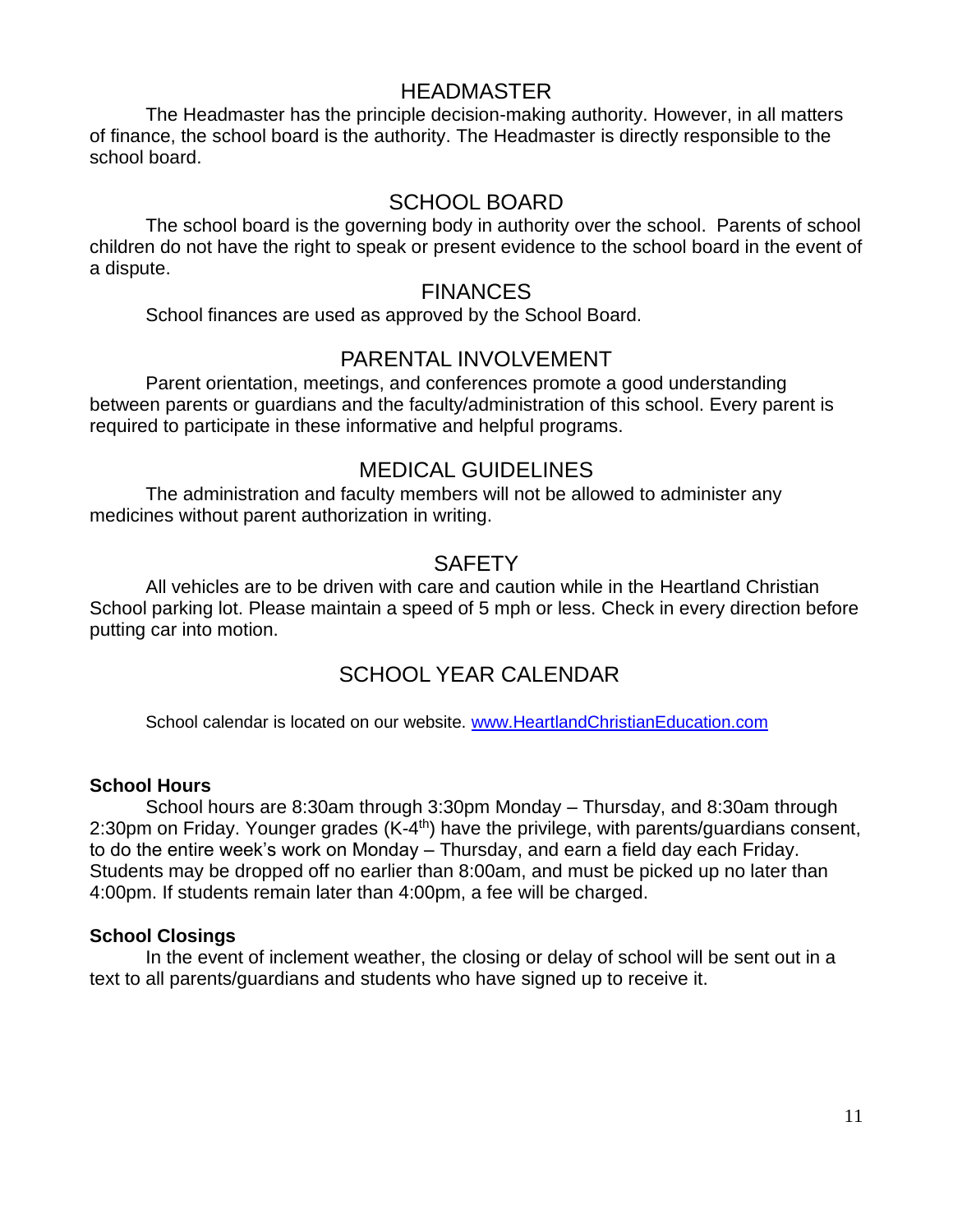# ADMISSIONS POLICY

**This school admits students of any race, color, and national and ethnic origin to all the rights, privileges, programs, and activities generally accorded or made available to the students at the school. It does not discriminate on the basis of race, color, and national and ethnic origin in administration of its educational policies, admissions policies, athletics, and other school-administered programs. However, we reserve the right to limit our enrollment in number so that the quality of our academic program is not impaired. Also, we reserve the right not to accept or to dismiss those students whose worldview is in direct opposition to our understanding of Biblical teaching. All students and their parents are expected to be open to the spirit and purpose of the school.**

- 1. First-grade students will be accepted contingent upon their ability to read.
- 2. All new students will take Diagnostic Tests to determine their individual academic abilities.
- 3. The school is not equipped to take special-needs students who cannot function in a Learning Center setting. To function in a Learning Center setting, a student must be able to work quietly, independently, and progressively using A.C.E. curriculum; communicate with the supervisor, have mobility to climb stairs, and be able to use the rest room facilities unattended.
- 4. The school reserves the right to require Diagnostic Testing for all transferring students. Exceptions may be made for students transferring from a school which uses A.C.E. curriculum.
- 5. Returning students in good standing financially and socially will be given priority over new applicants. The school will not accept students who are over age 19 by the time of graduation.
- 6. The Headmaster will review applications and make the determination as to which students are admitted to the school. The final approval will be given by School Board.
- 7. Attending students who submit their application for re-enrollment by May 31 will be given priority consideration. No student has a right to re-enroll, and application for re-enrollment will be approved at the sole discretion of the school.

## ADMISSIONS PROCEDURE

- 1. Interview with Headmaster.
	- a. Tour School
	- b. Receive Application Packet
- 2. Read and review Student Handbook.
- 3. Student Application and signed Parent's Pledge is submitted accompanied by registration fee (\$75 non-refundable).
- 4. Parents will be notified of acceptance/rejection within two weeks.
- 5. School records, medical history form, shot record, and copy of Birth Certificate are submitted.
- 6. Parent Orientation is attended.
	- a. View DVD, "Presenting Accelerated Christian Education."
	- b. View DVD, "Great Commandment."
	- c. Review rules and policies.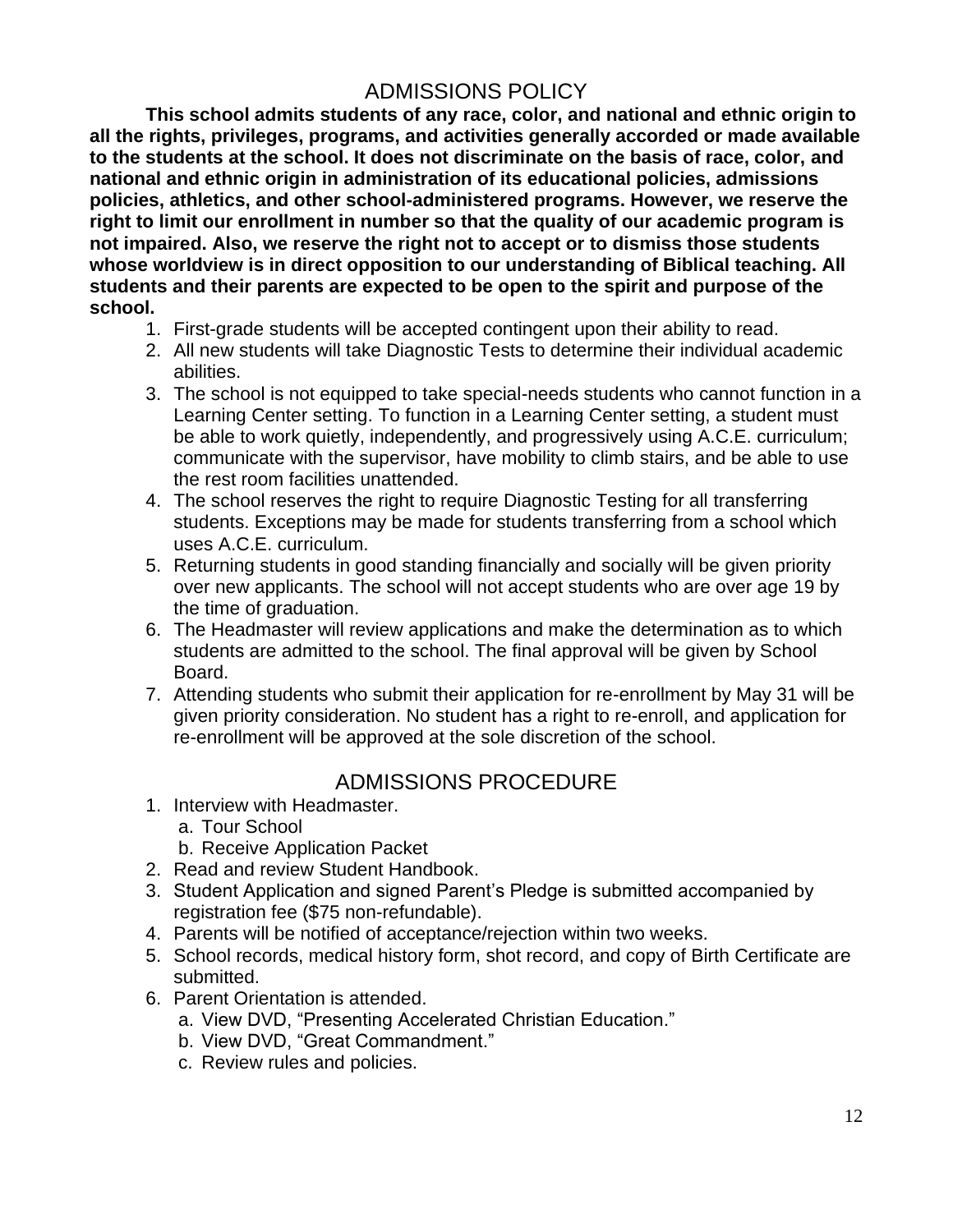# ATTENDANCE POLICY

This school maintains a strict attendance policy. Excessive absences will inhibit the student's progress. Failure to comply with this policy carries a stiff penalty. Any time a student is tardy or absent the parent must explain the reason for the absence or tardiness. This can be done with a phone call, email, or hand written note before or at the time of the absence/tardiness. If a parent does not contact the staff before the student returns to school, the student must bring an explanation in writing upon his/her return to school. An after-thefact phone call or email is not acceptable.

Based on information provided to the school the absence/tardiness will be recorded as "excused" or "unexcused". If the explanation is not provided at the time the student returns to school it will be considered unexcused. The following types of absences are considered excusable.

- 1. Student was sick (bedfast, fevered, or contagious) or had a doctor's excuse
- 2. Student attended the funeral of an immediate family member
- 3. Road conditions (the entire day) made it unsafe to travel

A student must be present until 12:00 to avoid being counted absent. If a student is tardy, or leaves school for an appointment and returns later in the day, he or she must be in attendance for at least 3 ½ hours or it is counted as an absence.

There are occasions when a parent legitimately feels it is more valuable for a student to be away from school than in actual attendance. This is understandable (within limits) but not excusable. The student will not be penalized for an occasional unexcused absence.

A total of 3 unexcused absences accumulated in an academic quarter will result in the loss of "privilege" status for the remainder of that quarter. A total of 12 unexcused absences in an academic year will result in the loss of any and all "honor" recognition (i.e., trophies) for which the student would have otherwise been eligible. A total of 4 unexcused tardies will be treated as one unexcused absence. Excessive absences will inhibit the student's progress. Excessive absences may lead to suspension and dismissal.

A student is considered tardy if he is not in the Learning Center when the 8:30 bell sounds. Continued tardiness will necessitate a conference with parent/guardian and Headmaster, possibly leading to revocation of student privileges or suspension.

## GENERAL CONDUCT FOR STUDENTS

- 1. Heartland Christian School has a "Hands-Off Policy." This means that ALL students should keep their hands and persons to themselves at all times.
- 2. Books/Magazines/Music/Electronic games must be approved by the Headmaster upon student's arrival at school.
- 3. Griping is not tolerated.
- 4. Use only words which glorify the Lord.
- 5. Students may not leave the school grounds during school hours without permission.
- 6. Marked on, defaced, or broken property is to be replaced at offending student's expense.
- 7. Only approved items are allowed on student bulletin boards and offices.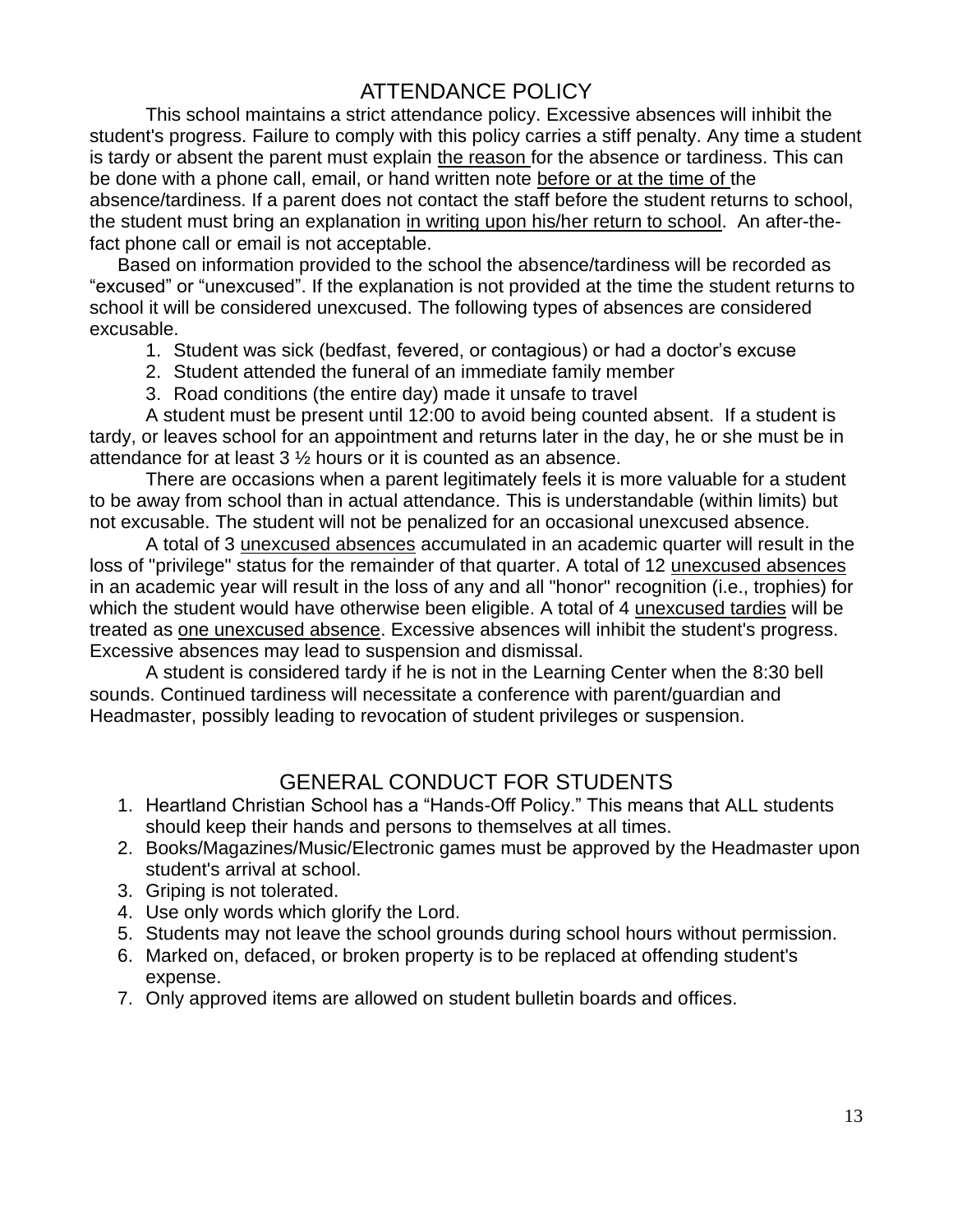#### SOCIAL MEDIA

Heartland Christian School strongly recommends that parents monitor their children's involvement with social media (time and content). Students found with material and/or comments inappropriate to the purpose and mission of the school will be subject to disciplinary action up to and including immediate ineligibility to attend Heartland Christian School.

#### STUDENT PROPERTY AND PERMISSIBLE ITEMS

The administration, faculty, and staff retain the right to search any student's person or property without student or parent permission while on school grounds. Registration of the child constitutes parental consent to such searches. Any item found to be in opposition to school policies will be confiscated until staff deems best (up to but not over two weeks), and then returned to the parents. Books, magazines, music and electronic games must be approved by staff upon arrival at school. Cell phones, iPods, and other like items must be turned in to the staff upon arrival at school. These will be returned to the student after school dismissal. Items not permitted include guns, matches, lighters, knives and ear buds. All other electronic devices (such as Kindle, iPads, tablets, etc.) must be approved by Headmaster.

The school is not responsible for personal items that may be lost, stolen, or broken while on school ground or during school functions.

#### SCHOOL CLOTHING REGULATIONS AND PERSONAL APPEARANCE

Students, administration, faculty, and staff must dress and groom themselves in a manner becoming Christians. Modesty is a way to glorify the Lord rather than call attention to self. We encourage students to gain recognition through friendliness, Godly character, and conscientious work rather than merely through the clothes they wear.

The Headmaster and faculty shall have authority in matters of dress. Their decisions in all questions are final. By enrolling their child in Heartland Christian School, parents give their approval to any directives given concerning dress or grooming by the Headmaster and/or faculty and agree to carry out those directives.

Students are not to color or dye their hair. Hair styles are to be neat and back away from the face and eyes. With regard to I Corinthians 11:14-15, we require male students to be clean shaven, with hair off the collar and ears, and sideburns no longer than the middle of the ear. Female students are to let their hair grow long and present themselves in a way that is distinctly feminine.

Cosmetics (facial make-up, eye make-up, nail polish) that change the natural appearance are not to be worn. Jewelry (necklaces, rings, earrings, bracelets, pins, etc) are not to be worn. Smiles, however, are encouraged and appreciated. Failure to comply with the appearance guidelines may result in a student being sent home.

 At school functions which do not require uniforms, students must wear clothing consistent with standards of the uniform worn in the classroom. The Accelerated Christian *International Student Convention Guidelines* establish the minimum dress and appearance standard for all school functions.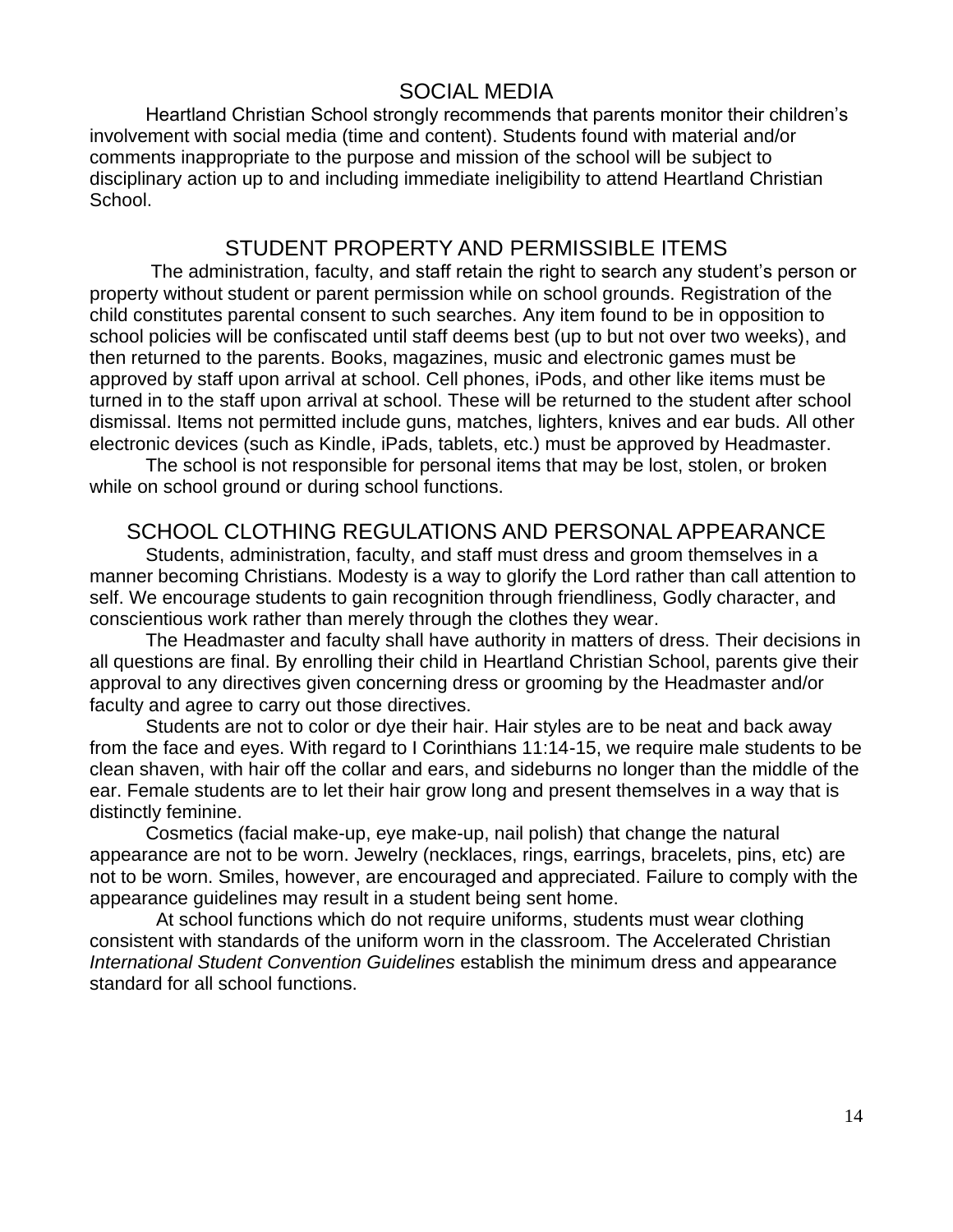## UNIFORM REQUIRMENTS

All students are required to wear uniforms during school hours. Anyone who appears without uniform will be sent home to change. Uniforms should be clean and in good condition.

#### AWARDS CEREMONY

Awards of different sorts highlight the annual Awards Ceremony held each spring. Students compete during the year to attain these awards. This is a list of awards commonly presented:

Perfect Attendance 75 PACE Trophy Scripture Memorization 85 PACE Trophy Honor Roll 100 PACE Trophy

Books of Scripture 1000 w.p.m. in Readmaster

## PERFORMANCE DRESS CODE

When students participate in a public performance during the school year (when the uniform is not required), it is imperative that students be dressed appropriately for that performance.

Girls need to wear a dressy (semi-formal) outfit which is modest in every aspect.

- $\checkmark$  neckline must be no lower than 2" from the clavicle bones
- $\checkmark$  sleeves must strike the middle of the biceps
- $\checkmark$  fabric cannot be sheer or see-through
- $\checkmark$  garment must not be formfitting
- $\checkmark$  hemline must be at least 2" below the knee (sitting or standing)
- $\checkmark$  dress shoes (no tennis shoes or casual shoes)
- $\checkmark$  hair arranged neatly
- $\checkmark$  No jewelry

Boys:

- $\checkmark$  Button up shirt with a tie or a dressy sweater
- $\checkmark$  sleeves must strike the middle of the biceps
- $\checkmark$  jacket or suit (optional, but nice)
- $\checkmark$  full length dress pants
- $\checkmark$  dress shoes (no tennis shoes or casual shoes)
- $\checkmark$  hair trimmed above ears and collar
- $\checkmark$  No jewelry

Students need to look their best (bathed, brushed, pressed, polished, perfumed) on these special occasions. Any student who presents him/herself for dress check and is dressed inappropriately will thereby forfeit all options, and will be required to wear the standard school uniform.

#### HOMEWORK

The responsibility for scholastic achievement is placed on students as well as the staff. Most students should not need to take large amounts of academic work home. The goals set by the student and reviewed by the staff usually are no more than the student is capable of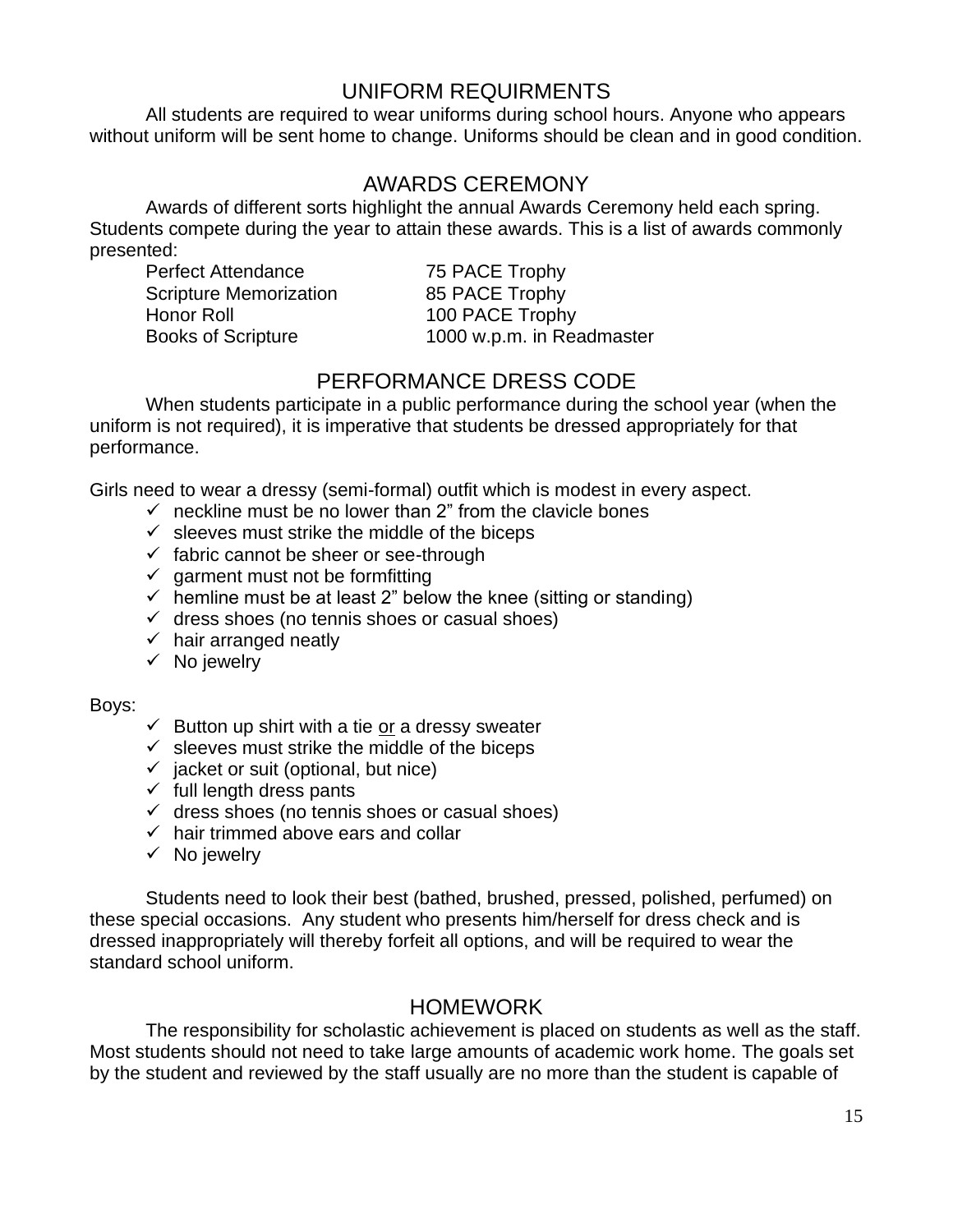completing during the school day. Should the student not meet his goals for that day, he will be required, at the discretion of the staff, to complete the work at home. Should the student have homework, the date will be written on the last page of homework in each subject. Parents are to sign beside the date on the last page of homework in each subject. The completed homework and signed pages are to be returned to school the following day.

## COMMUNICATION FOLDERS

Communication from faculty to parents will be sent home in a special home communications folder. A color-coded folder is prepared for each family. The oldest student in each family is responsible for taking it home and seeing that the parents read the contents and then sign the attached roster. Parents may send checks, notes, etc., in the returned folder. The student returns the folder the next school morning.

#### EXTRACURRICULAR ELIGIBILITY AND PRIVILEGES

All students are eligible for sports and extracurricular activities the first two weeks. After that time, eligibility is at the Headmaster's discretion.

#### FIELD TRIPS

Field trips are designed primarily to enrich learning and to motivate the student. Staffs may ask students to take notes and complete tests upon returning to school. A natural outgrowth of such trips, which are conducted under the supervision of adults on every occasion, is that students are disciplined in the art of self-control and gracious deportment in various social conditions. Each student submits a signed liability release and permission form prior to going on the trip. This is for the school's protection.

#### FUNDRAISING

Fundraising is a vital activity at Heartland Christian School. The tuition expenses are kept as low as possible to make it feasible for families to provide a Christian education for their children. Without fundraising activities, the cost of attending Heartland Christian School would be much higher, and thus prohibitive to some families.

The supplemental funds generated by fundraising are used to cover general operating expenses as well as provide for improvements and updates. Parents and students banding together to help each other provides a living example of Christian love and brotherhood. It is your opportunity to boost the ministry of the school and aid your fellow believers. We ask that you maintain a positive focus when undertaking these tasks.

## DETENTION POLICY

Excessive disobedience and disrespect can lead to a student being required to serve detention time before or after regular school hours as established by the staff. Each student must pay a fine of \$15 per hour of detention, due at the time the detention is served.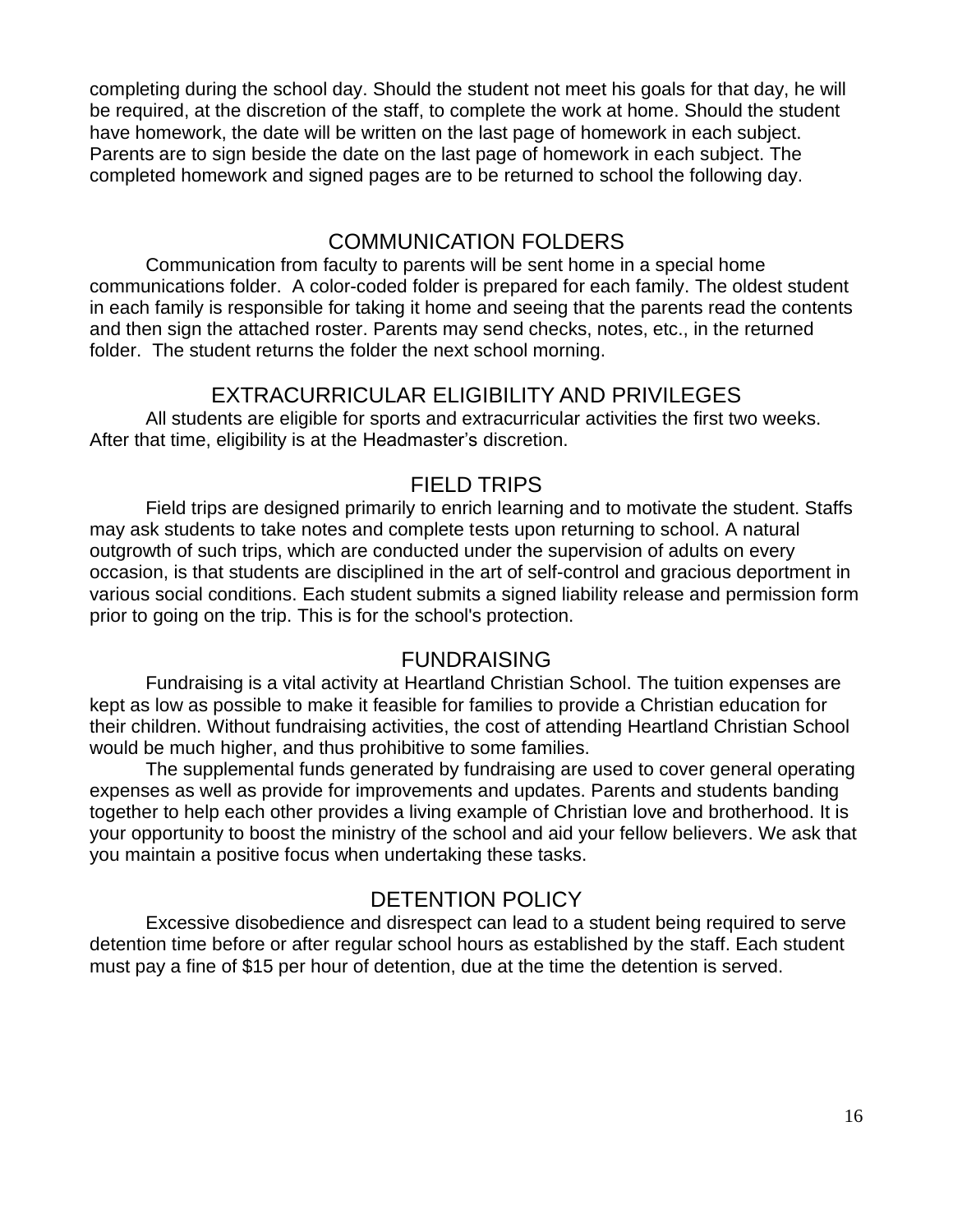## **DISCIPLINE**

Our purpose is to provide a spiritual atmosphere conducive to spiritual growth, and not one which will be detrimental to the very purpose and reason of this school. There is a firm and kind discipline in the fear of God with recognition of the best interests of both student and school. Any who do not yield to the counsels of the administration and faculty and make proper amends for misconduct shall be dismissed. In the case a student is dismissed, the parents will be notified immediately.

This is not a corrective institution; consequently, we ask that a child not be enrolled with the idea that he/she will be reformed. We are here to work with the home, but not to take the place of parents who have experienced difficulty in fulfilling their roles.

All new students are admitted on probation for the first six weeks. The student must at all times conduct himself in a manner becoming a lady or gentleman. If your child does come home complaining about a policy or discipline, please follow this procedure:

- 1. Give the staff the benefit of the doubt.
- 2. Realize that your child's reporting is emotionally biased and may not include all the information.
- 3. Realize that the school has reasons for all rules and that they are enforced without partiality.
- 4. Support the administration and call the Headmaster for all the facts.

When a student's attitude is not in accord with school policies or principles, the student will be placed on probation and the parents will be called for a conference. If the administration feels the situation has not changed within a designated time, parents will be asked to withdraw the child.

This school is dedicated to the training of children in a program of study, activity, and living that is Bible-centered. We believe that "*All things should be done decently and in order*" and that our students should be taught to accept the responsibility to "*walk honorably before all men*".

At Heartland Christian School, a discipline is maintained which is firm, consistent, fair, and tempered with love. Our faculty maintains standards of behavior in the Learning Center through kindness, love, and a genuine regard for the student. However, when disciplinary action becomes necessary, it is firmly carried out, tempered by good judgment and understanding.

Students are reminded that God expects us to be disciplined in all areas of life:

- 1. "*Children, obey your parents in all things: for this is well pleasing unto the Lord*." (Colossians 3:20)
- 2. "*Let every soul be subject unto the higher powers*..." (Romans 13:1)
- 3. "*Obey them that have the rule over you, and submit yourselves*..." (Hebrews 13:17)
- 4. "*For the commandment is a lamp; and the law is light; and reproofs of instruction are the way of life*." (Proverbs 6:23)
- 5. "*He is in the way of life that keepeth instruction: but he that refuseth reproof erreth*." (Proverbs 10:17)
- 6. "*Chasten thy son while there is hope, and let not they soul spare for his crying*." (Proverbs 19:18)
- 7. "*Foolishness is bound in the heart of a child; but the rod of correction shall drive it far from him*." (Proverbs 22:15)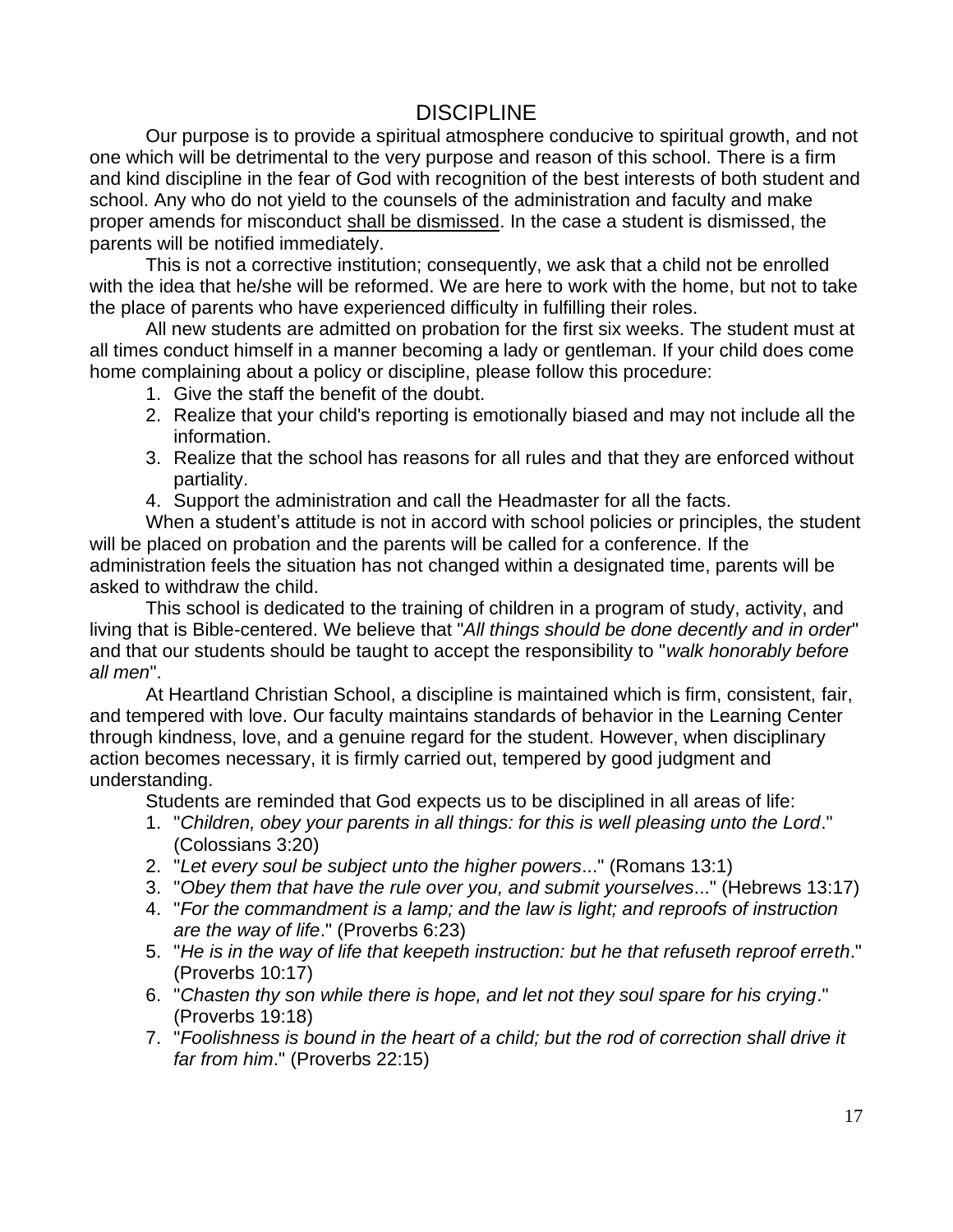## DISCIPLINARY PROBATION

Once a child is placed on probation, a series of progressive disciplinary actions will be determined by the Headmaster. The disciplinary actions and duration of probation will be defined in a conference with the parents. The only procedural right that a student has is the opportunity to tell their side of the story to the Headmaster.

#### DISCIPLINARY PROCEDURES FOR MAJOR OFFENSES

Different disciplinary procedures are followed for major offenses whether the offense is committed on or off the Christian school property. Major offenses include but are not limited to: cheating, scoring violations (20 or more per PACE), stealing or other criminal offense, cursing, body piercing, swearing, chronic incomplete homework, sexual relations, vandalism, disrespect for authority, chronic misbehavior, smoking, drinking alcoholic beverages, and any other offense not listed, but considered major by the Headmaster or School Board. An offense is considered chronic if the student does not respond favorably to discipline from the administration and faculty. Disciplinary actions for major offenses may include but are not limited to:

- 1. Conference with Parents
- 2. Probation
- 3. Suspension
- 4. Expulsion
- 5. Other disciplinary actions deemed wise and prudent for the offense

NOTE: If a student has flagrant scoring violations (20 or more in a PACE), part of their punishment will be to repeat that PACE at parents' expense (\$5).

## EXCEPTION TO ANY POLICY

An exception is for one student and only one and is not applicable for someone else.

## INCENTIVE PROGRAMS

The faculty of each Learning Center will inform students of privileges available in their classroom. Privileges are incentives designed to promote learning achievement

## LEADERSHIP CONVENTIONS

A most exciting and rewarding event for students is the annual A.C.E. Regional and International Student Leadership Conventions. Students who attain their thirteenth birthday by December 31 of the current school year and who have not attained their nineteenth birthday by the same date are required to prepare for competition in a variety of events including academics, athletics, music, drama, arts/crafts, and science exhibits. Winners in the Regional Student Convention are eligible for the International Student Convention held each spring. *Student Convention Guidelines* are available to assist students in preparing for competition. Preparation begins in the fall under staff control.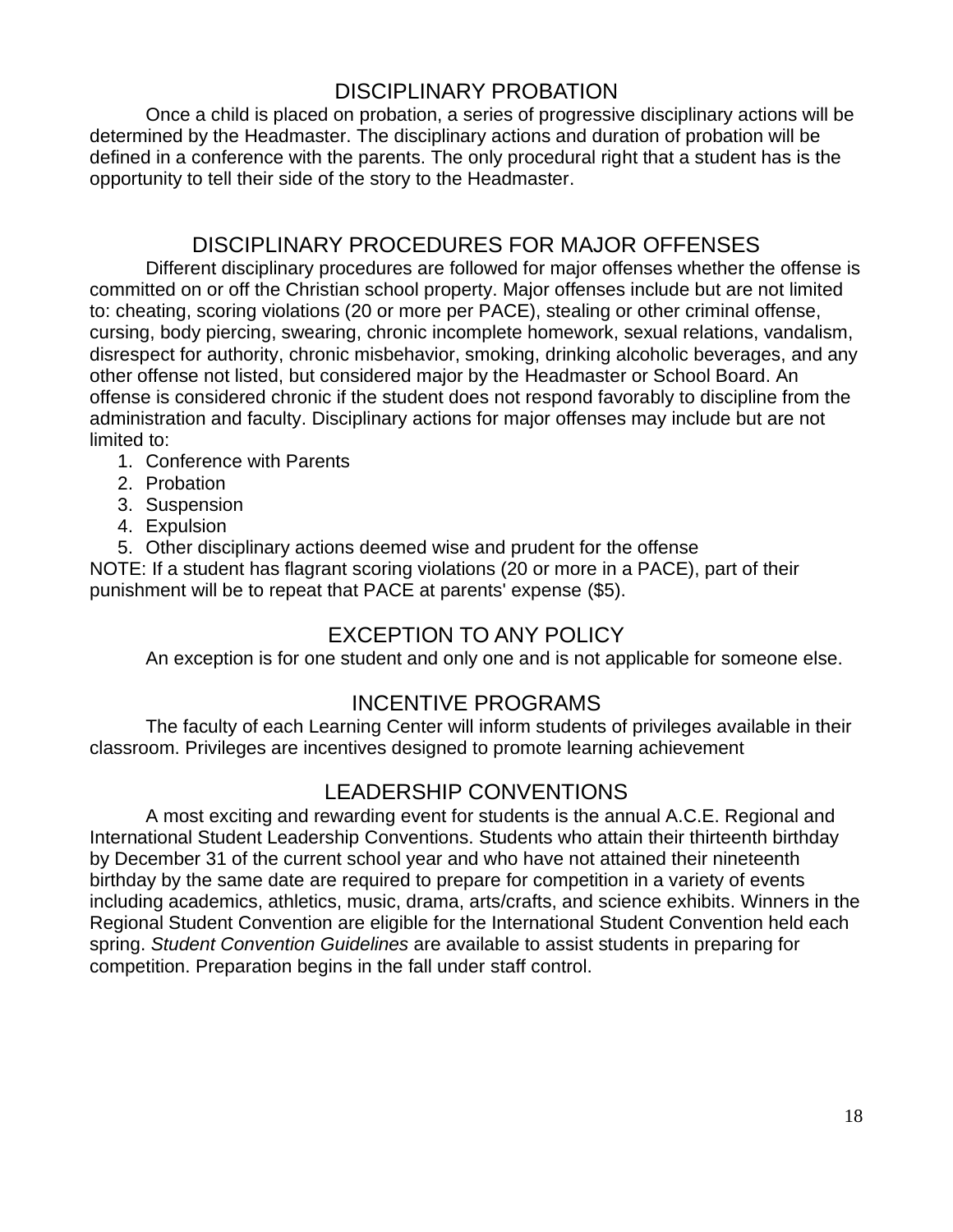# LEADERSHIP CONVENTIONS BUDGET

All eligible Heartland Christian School students are required to attend the Leadership Student Conventions each year. The budget amount is included in the tuition. To further minimize the out-of-pocket obligation of covering these expenses the families are encouraged to participate in fundraisers.

## STUDENT LEADERSHIP CONVENTION PARTICIPATION

Participation in Student Leadership Convention is a very valuable learning experience. The purpose of Leadership Conventions is to give Christian young people opportunities to develop leadership skills. God's Word states that Christian youth should not only be different from the world (Romans 12:1-2), but should set a standard of excellence (I Timothy 4:12). Preparation and competition will develop skills and attitudes that will prepare them for life.

All students who meet the age criteria for A.C.E. Student Leadership Conventions will participate in those conventions. Students who attain their thirteenth birthday by December 31 are eligible and will participate in Regional and International Student Leadership Conventions that school year. No students will be exempted unless the Headmaster determines it will be best due to discipline or medical issues, or parents choose not to send their student.

# LEARNING CENTER RULES

- 1. PACEs are private property and are not to be shared among students.
- 2. After a PACE is complete, the student waits until the following school morning before receiving the Test; he may wait until the following school day before receiving Test results and a new PACE.
- 3. Work in PACEs is done in pencil.
- 4. If a book belonging to the school is lost or marred extensively, it will be paid for according to its value. If a PACE is lost or marred extensively, a new one must be paid for immediately (\$5).
- 5. Do not share PACEs for answers. If you cannot find an answer, ask your teacher for help. After completing a test, do not give information or answers to other students.
- 6. Calculators are permitted in the Learning Center only at the teacher's discretion.
- 7. If students are caught sharing PACE or Test answers with other students, suspension or expulsion may follow.
- 8. Computer-related academics are completed at the Learning Center media station.

## SCHOOL SUPPLIES

General supplies for all students:

Personal Bible (KJV) Blue or black ball-point pen Pencils (two required at all times) Colored pencils (assortment) Standard notebook paper for reports and compositions 3" x 5" cards for research notes (PACE 1131 and above) Eraser Ruler PACE carrier or clipboard **Tissues**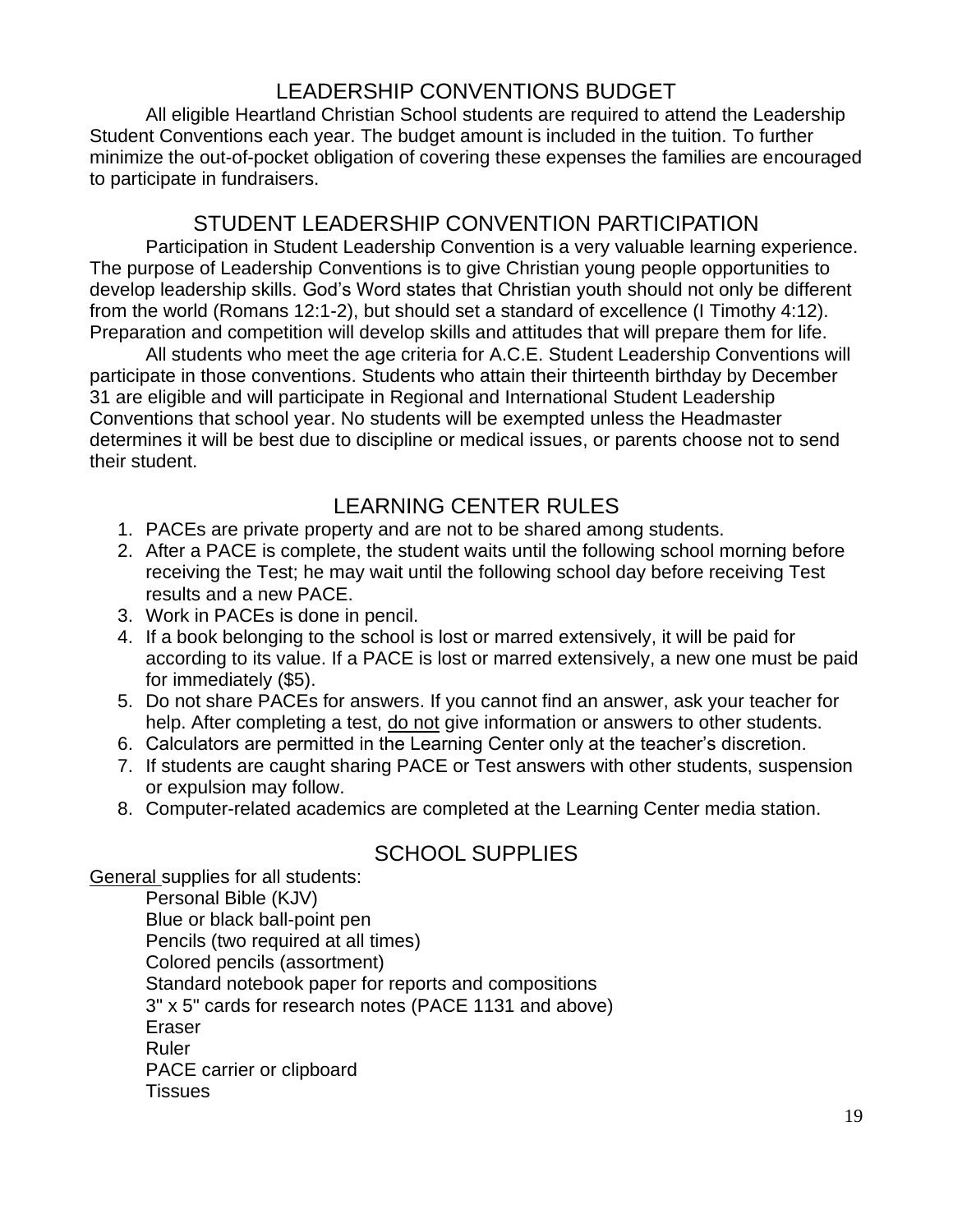Small box for supplies P.E. bag

Elementary Department:

Scissors (rounded point)

**Crayons** 

**Glue** 

High School Department:

Compass **Protractor** Calculator (at Teacher's discretion)

## LUNCH PROCEDURES

- 1. Students should bring their own lunches.
- 2. Eat only at assigned area at assigned time.
- 3. Put trash in wastebaskets.
- 4. Clean off table.
- 5. Microwaves and a refrigerator are available to students.
- 6. No utensils or disposable tableware are available to students.
- 7. No open food or drinks are to be stored in the refrigerator.

# PHYSICAL EDUCATION

It is our policy that no student is excused from the required physical education course without a doctor's written excuse. Detentions may be given if a child fails to be in complete P.E. uniform each P.E. period. Clothes should be taken home each day and cleaned.

## SCHOOL PICTURES

School pictures are taken once each school year. Picture packages are available for a fee. Students may either wear their uniform or other clothing consistent with the guidelines for student dress.

## SCHOOL TEXT

Each parent and student can sign up for school-related text. Announcements, noteworthy accomplishments, changes, school cancellations, etc. will be sent to keep parents informed of upcoming events.

## GRADING SCALE

A: 94-100**%** B: 88-93% C: 80-87% F: below 80**%**

## PROGRESS REPORTS

The grading system of our school is designed to give parents a true indication of the student's progress or the lack thereof. Progress Reports are given to students to present to their parents following each nine-week period. The envelope only is to be signed by the parent and returned to the school promptly. A fee will be charged for duplicate reports.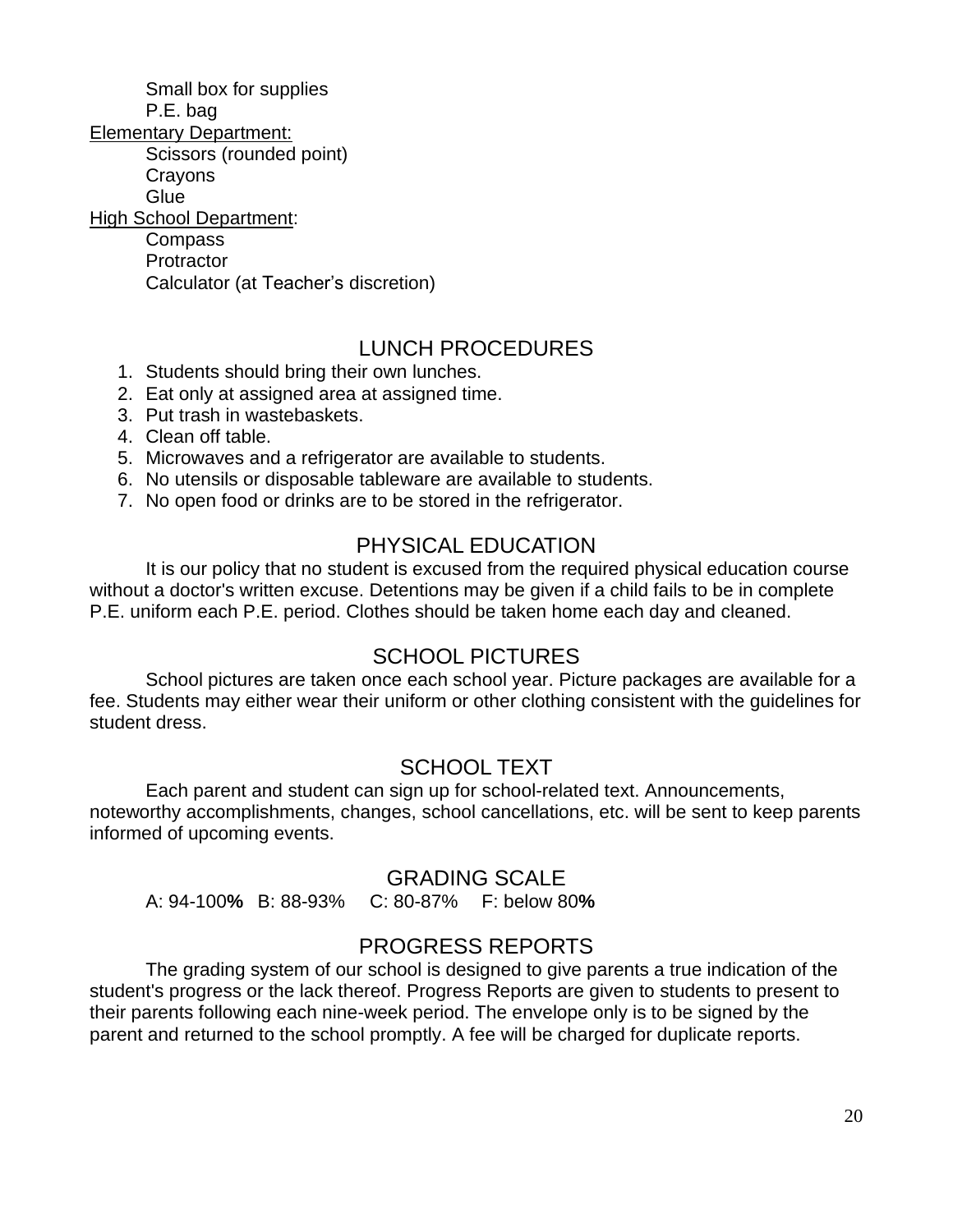# HIGH SCHOOL SENIOR CONFERENCES

Each candidate for graduation along with his or her parents will need to participate in a special conference with the high school supervisor early in the 2<sup>nd</sup> semester. The purpose of this conference is to confirm that all graduation requirements have been or will be met, and that the student has completed all recommended steps toward application for college.

## **GRADUATION**

Caps and gowns must be purchased or rented through the school by the parents.

## GRADUATION REQUIRMENTS

A prescribed course of study will be determined through a conference among the Headmaster, parent/guardian, and student. If HCS ceases to exist, student records will be given to the School Board to permanently maintain.

## REFUND POLICY

If a student is withdrawn or asked to withdraw, all fees and tuition for the current month are non-refundable. If a family has paid tuition for future months, it will be refunded.

## TECHNOLOGY TRAINING

Before graduation, each student must complete the minimum requirement for computer literacy. Also, each student must possess keyboarding skills of at least 40 words per minute.

## TELEPHONE AND CELL PHONE USE

The school phone is reserved for official school business and emergencies. Students desiring to place emergency calls must have staff permission. Cell phones are to be turned off and given to the Learning Center Teacher before school begins each morning. Students may use a cell phone only with faculty permission. Failure to turn in cell phone may lead to phone being confiscated for up to two weeks.

## TRANSPORTATION

Cars and bikes should be locked. All students must stay out of and off all vehicles except their own from arrival time until departure.

## VISITORS

Visitors must receive permission from the Headmaster before entering a Learning Center.

## WITHDRAWAL POLICY

A student is permitted to be withdrawn for any reason upon request by parent. The school has the right, for any reason, to ask the student to withdraw. This provision is separate and apart from suspension or expulsion under the school's discipline policies. If a student is withdrawn or asked to withdraw, all fees and tuition for the current month are non-refundable.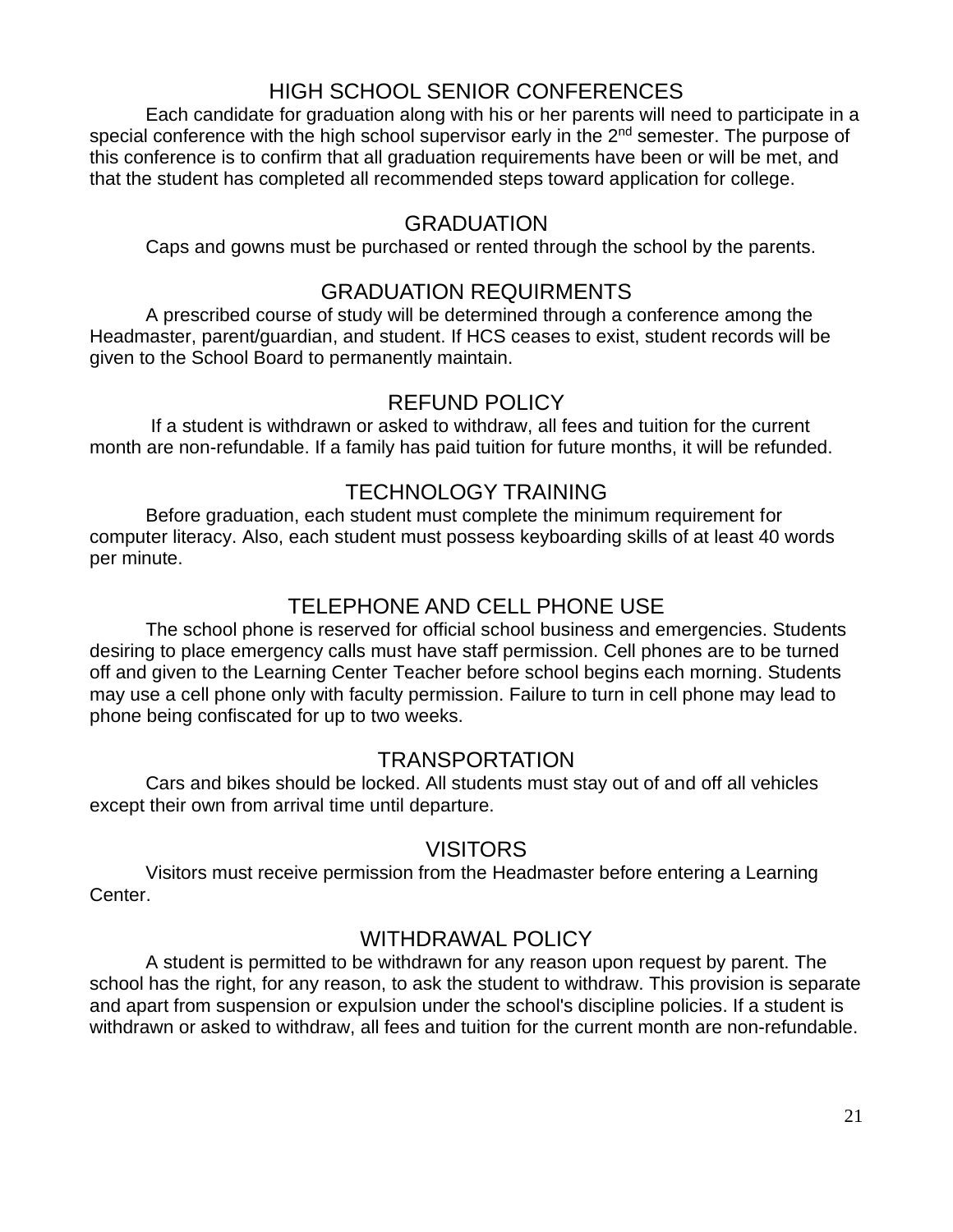# STUDENT HANDBOOK

The school reserves the right to change the student handbook at any time it deems necessary and appropriate.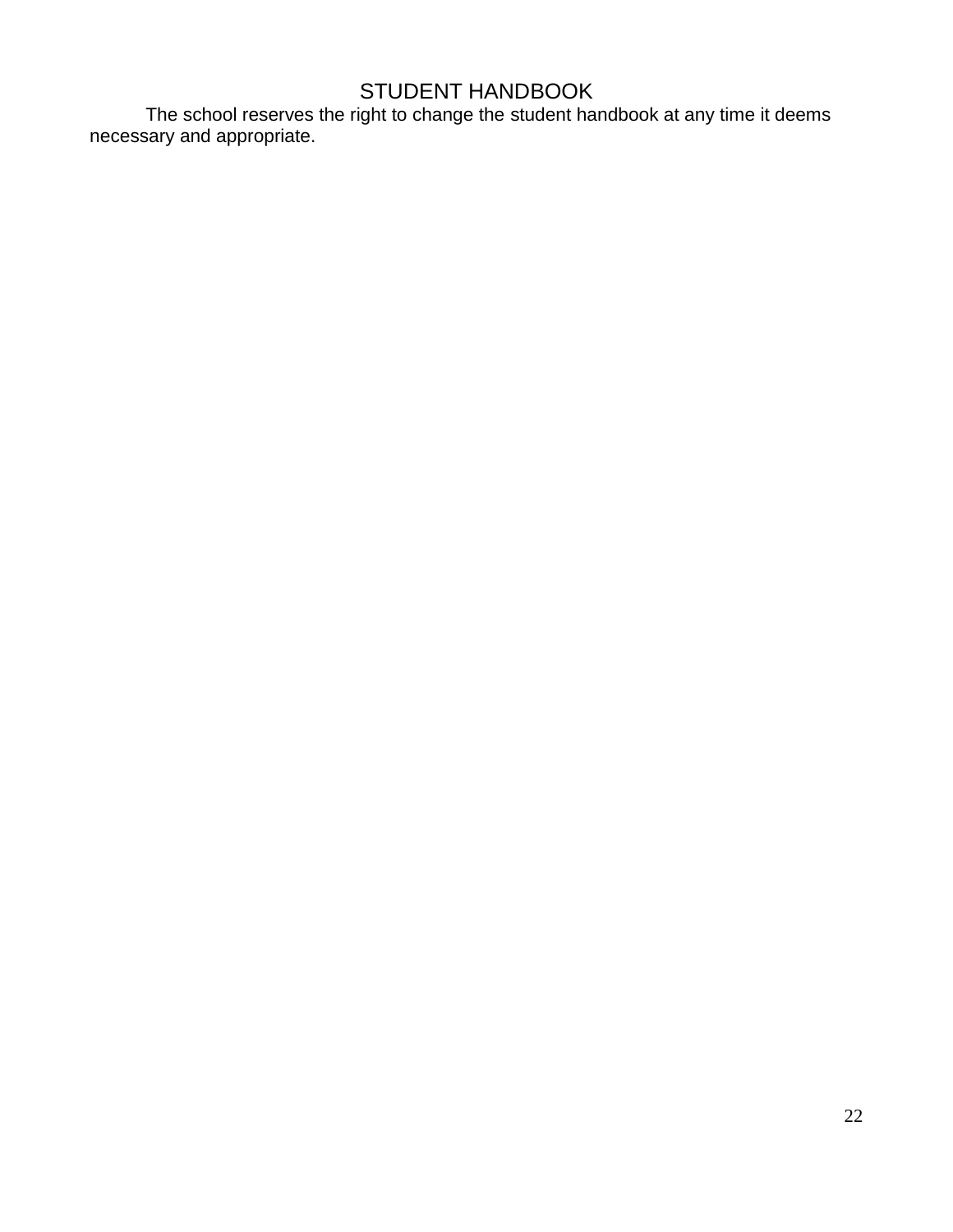## SAMPLE COURSES OF STUDY LEADING TO A DIPLOMA

A prescribed course of study will be determined through a conference among the Headmaster, parents/guardian, and student. Transfer students must complete at least 60 PACEs, including one Bible course, at Heartland Christian School before receiving a diploma.

Heartland Christian School exceeds the requirements for the Indiana Core 40. The completion of Core 40 is a graduation requirement for Indiana. Indiana's Core 40 provides the academic foundation all students need to succeed in college and the workforce.

To graduate with less than Core 40, the following formal opt-out process must be completed:

- 1. The student, the student's parent or guardian, and the Headmaster must meet to discuss the student's progress.
- 2. The student's academic projection is reviewed yearly.
- 3. The student's parent/guardian determines whether the student will achieve greater educational benefits by completing the general or vocational curriculum.
- 4. If the decision is made to opt-out of Core 40, the student is required to complete the course and credit requirements for a general or vocational diploma.

#### **Honors Course of Study**

The Honors program includes the standard college preparatory courses, plus additional attainment of the very highest quality preparation for a college education. The following courses are recommended:

| <b>Subjects</b>                  | <b>Required Credits</b> |
|----------------------------------|-------------------------|
| English/Language Arts            | 8                       |
| Math                             | 8                       |
| Science                          | 8                       |
| <b>Social Studies</b>            | $8 - 10$                |
| <b>Bible</b>                     | 6                       |
| Etymology                        | $\overline{2}$          |
| <b>Keyboard Skills</b>           | $\overline{2}$          |
| <b>Computer Literacy</b>         | $\overline{2}$          |
| <b>Music</b>                     | 1                       |
| Foreign Language                 | 4                       |
| Speech                           | 1                       |
| <b>Physical Education</b>        | 2                       |
| <b>Health and Wellness</b>       | 1                       |
| <b>Applied Leadership Skills</b> | 4                       |
| <b>Electives</b>                 |                         |
| Minimum total                    | 62                      |

The Honors student must complete 62 credits and attain a 94% average. He or she should demonstrate the ability to communicate effectively in written and oral presentations. The student's composite reading rate should be in excess of 600 WPM as measured on the Readmaster program. The student should score at least 22 on the ACT and complete written section, 1000 on the SAT, and 12.9 on the CAT (or equivalent achievement test).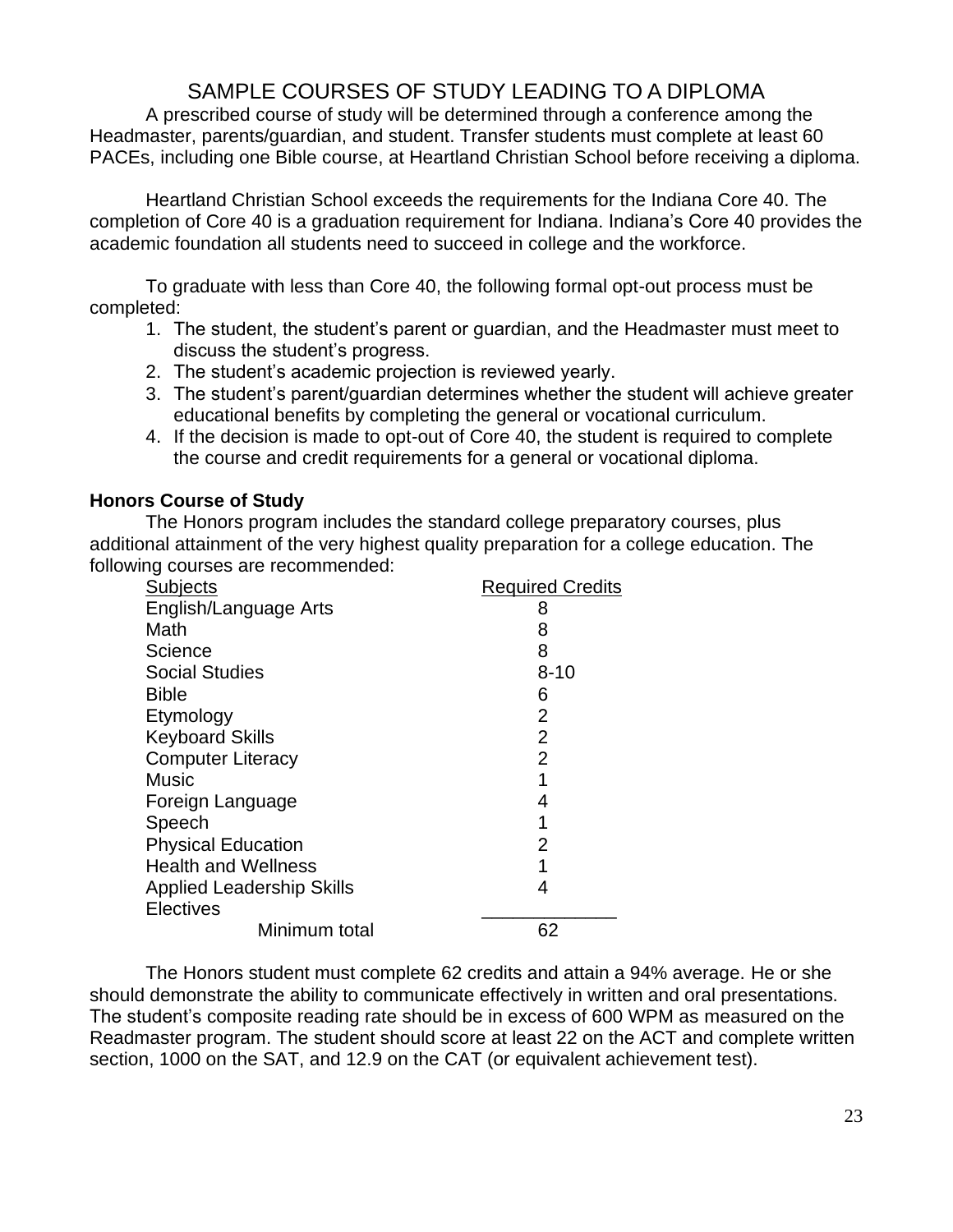#### **College Preparatory I**

This program is designed for students wishing to pursue a college education in areas such as Medicine, Law, Teaching, Engineering, Botany, Zoology, or other math and/or science intensive careers.

| <b>Subjects</b>                  | <b>Required Credits</b> |
|----------------------------------|-------------------------|
| English/Language Arts            | 8                       |
| Math                             | 6                       |
| Science                          | 6                       |
| <b>Social Studies</b>            | 8                       |
| <b>Bible</b>                     | 4                       |
| Etymology                        | 2                       |
| <b>Keyboard Skills</b>           | $\overline{2}$          |
| <b>Computer Literacy</b>         | $\overline{2}$          |
| Music                            | 1                       |
| Foreign Language                 | 2                       |
| Speech                           | 1                       |
| <b>Physical Education</b>        | 2                       |
| <b>Health and Wellness</b>       | 1                       |
| <b>Applied Leadership Skills</b> | 2                       |
| <b>Electives</b>                 |                         |
| Minimum total                    | 50                      |

#### **College Preparatory II**

This program is designed for students wishing to pursue a college education in areas such as Journalism, Counseling, Communications, Interior Design, or other related fields of study.

| <b>Subjects</b>                  | <b>Required Credits</b> |
|----------------------------------|-------------------------|
| English/Language Arts            | 8                       |
| Math                             | 6                       |
| Science                          | 6                       |
| <b>Social Studies</b>            | 8                       |
| <b>Bible</b>                     | 4                       |
| Etymology                        | $\overline{2}$          |
| <b>Keyboard Skills</b>           | 2                       |
| <b>Computer Literacy</b>         | $\overline{2}$          |
| <b>Music</b>                     | 1                       |
| Speech                           |                         |
| <b>Physical Education</b>        | 2                       |
| <b>Health and Wellness</b>       | 1                       |
| <b>Applied Leadership Skills</b> | 2                       |
| <b>Electives</b>                 |                         |
| Minimum total                    | 48                      |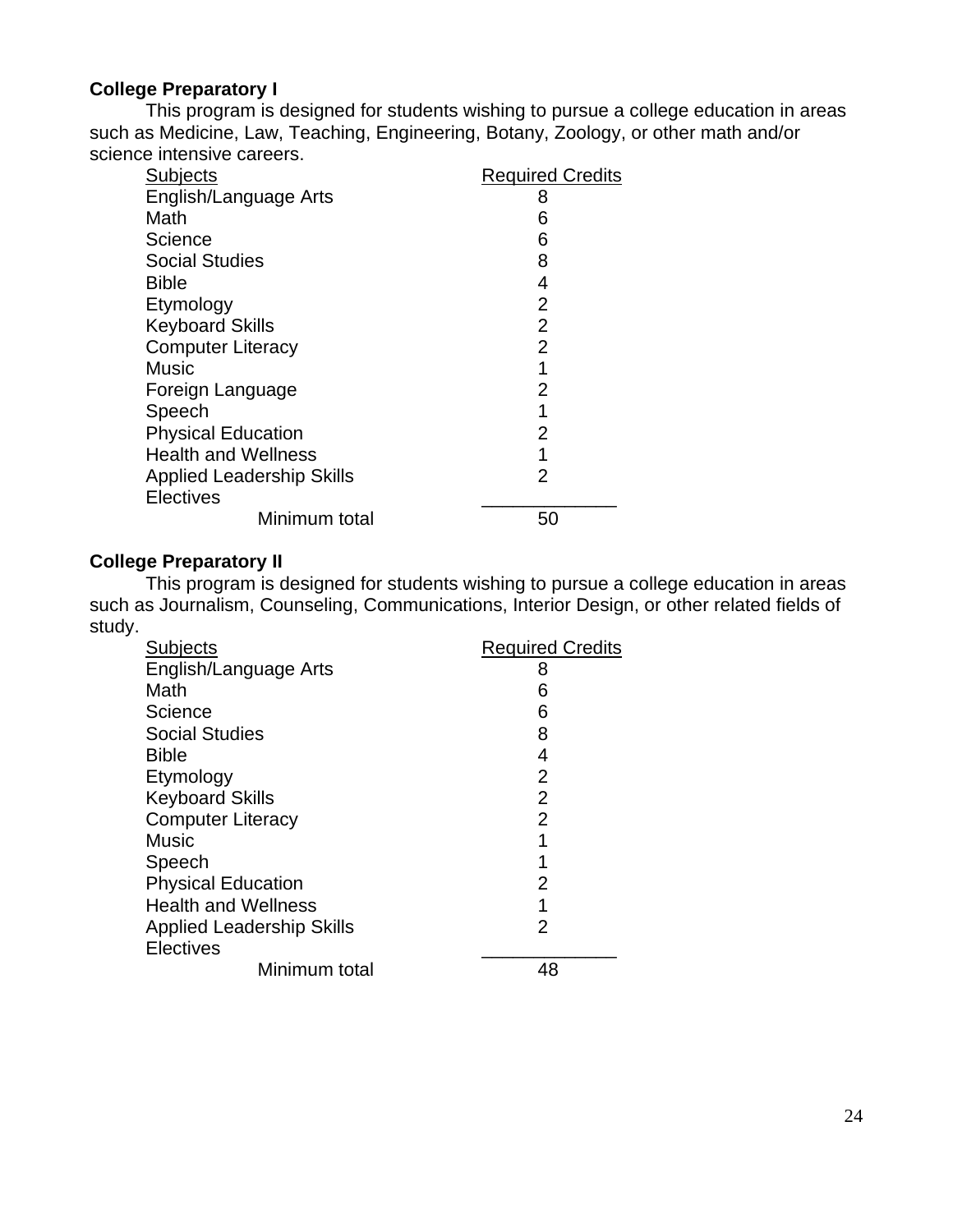#### **General/Career**

This program is designed for the student who is planning on entering the work force or is planning on pursuing a diploma program in Automotive Technology, Drafting, Carpentry and Cabinetmaking, Machine Tool technology, or other related fields of study. Students in this program must complete through PACE 1096 in each subject. They will be encouraged to complete as many PACEs above 1097 as practical in consideration of their age and academic ability.

| <b>Subjects</b>                  | <b>Required Credits</b> |
|----------------------------------|-------------------------|
| English/Language Arts            | 8                       |
| Math                             | 4                       |
| Science                          | 4                       |
| <b>Social Studies</b>            | 6                       |
| <b>Vocab Skill Building</b>      | $\overline{2}$          |
| <b>Bible</b>                     | 4                       |
| <b>Keyboard Skills</b>           | 2                       |
| <b>Computer Literacy</b>         | $\overline{2}$          |
| Speech                           | 1                       |
| <b>Physical Education</b>        | $\overline{2}$          |
| <b>Health and Wellness</b>       | 1                       |
| <b>Applied Leadership Skills</b> | 2                       |
| <b>Electives</b>                 |                         |
| Minimum total                    | 40                      |

#### **Vocational**

This program is for students who through learning disabilities or lack of opportunity are unable to finish requirements for the other programs. These students will be assigned PACE work on an individual basis. These students generally will be identified in 9<sup>th</sup> grade.

| <b>Required Credits</b> |
|-------------------------|
| 8                       |
| 6                       |
| 6                       |
| 6                       |
| 4                       |
| 4                       |
| 2                       |
| $\overline{2}$          |
| 1                       |
|                         |
|                         |
|                         |